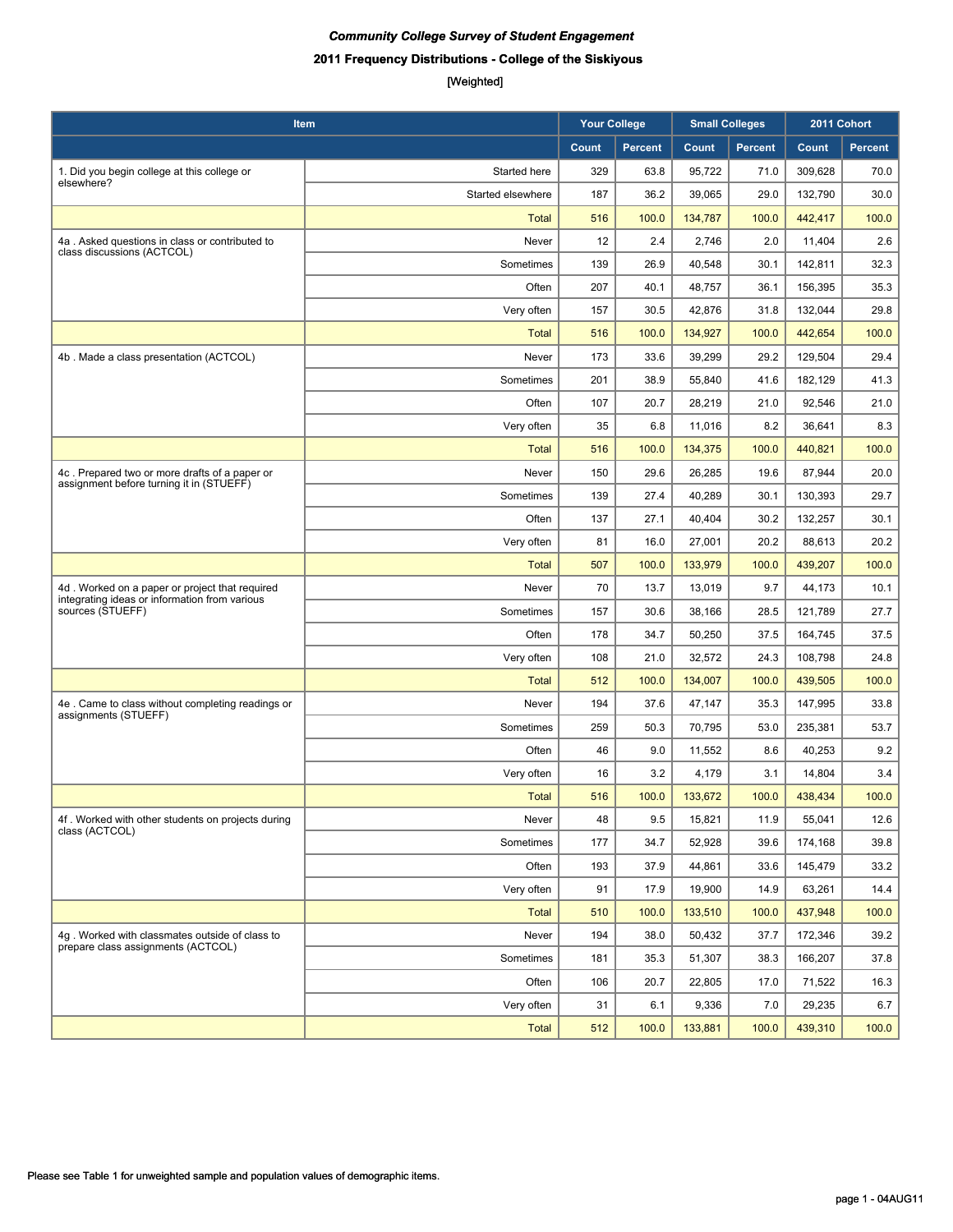| Item                                                                                             |              | <b>Your College</b> |                | <b>Small Colleges</b> |                | 2011 Cohort |                |
|--------------------------------------------------------------------------------------------------|--------------|---------------------|----------------|-----------------------|----------------|-------------|----------------|
|                                                                                                  |              | Count               | <b>Percent</b> | Count                 | <b>Percent</b> | Count       | <b>Percent</b> |
| 4h. Tutored or taught other students (paid or<br>voluntary) (ACTCOL)                             | Never        | 323                 | 62.7           | 96,332                | 71.8           | 319,404     | 72.5           |
|                                                                                                  | Sometimes    | 122                 | 23.7           | 26,955                | 20.1           | 86,098      | 19.6           |
|                                                                                                  | Often        | 39                  | 7.5            | 7,187                 | 5.4            | 23,128      | 5.3            |
|                                                                                                  | Very often   | 32                  | 6.2            | 3,669                 | 2.7            | 11,624      | 2.6            |
|                                                                                                  | <b>Total</b> | 516                 | 100.0          | 134,144               | 100.0          | 440,254     | 100.0          |
| 4i. Participated in a community-based project as a<br>part of a regular course (ACTCOL)          | Never        | 358                 | 69.8           | 101.628               | 76.1           | 338,630     | 77.3           |
|                                                                                                  | Sometimes    | 100                 | 19.5           | 22,539                | 16.9           | 69,886      | 15.9           |
|                                                                                                  | Often        | 32                  | 6.3            | 6,580                 | 4.9            | 20,689      | 4.7            |
|                                                                                                  | Very often   | 22                  | 4.4            | 2,814                 | 2.1            | 8,999       | 2.1            |
|                                                                                                  | <b>Total</b> | 512                 | 100.0          | 133,562               | 100.0          | 438,204     | 100.0          |
| 4j. Used the Internet or instant messaging to work<br>on an assignment                           | Never        | 52                  | 10.2           | 11,210                | 8.4            | 37,874      | 8.6            |
|                                                                                                  | Sometimes    | 128                 | 25.0           | 30,580                | 22.9           | 100,791     | 23.0           |
|                                                                                                  | Often        | 159                 | 31.2           | 41,128                | 30.8           | 134,811     | 30.8           |
|                                                                                                  | Very often   | 172                 | 33.6           | 50,656                | 37.9           | 164,824     | 37.6           |
|                                                                                                  | <b>Total</b> | 510                 | 100.0          | 133,574               | 100.0          | 438,300     | 100.0          |
| 4k. Used email to communicate with an instructor<br>(STUFAC)                                     | Never        | 84                  | 16.5           | 13,474                | 10.1           | 43,221      | 9.8            |
|                                                                                                  | Sometimes    | 161                 | 31.6           | 41,242                | 30.8           | 139,229     | 31.7           |
|                                                                                                  | Often        | 153                 | 30.1           | 41,914                | 31.3           | 136,597     | 31.1           |
|                                                                                                  | Very often   | 111                 | 21.8           | 37,188                | 27.8           | 119,878     | 27.3           |
|                                                                                                  | Total        | 509                 | 100.0          | 133,818               | 100.0          | 438,925     | 100.0          |
| 4I . Discussed grades or assignments with an<br>instructor (STUFAC)                              | Never        | 82                  | 16.1           | 10,478                | 7.8            | 39,283      | 8.9            |
|                                                                                                  | Sometimes    | 203                 | 39.9           | 56,001                | 41.8           | 187,479     | 42.7           |
|                                                                                                  | Often        | 157                 | 30.8           | 43,479                | 32.5           | 137,833     | 31.4           |
|                                                                                                  | Very often   | 67                  | 13.2           | 23,938                | 17.9           | 74,666      | 17.0           |
|                                                                                                  | <b>Total</b> | 510                 | 100.0          | 133,896               | 100.0          | 439,261     | 100.0          |
| 4m. Talked about career plans with an instructor<br>or advisor (STUFAC)                          | Never        | 143                 | 28.0           | 34,525                | 25.8           | 127,861     | 29.2           |
|                                                                                                  | Sometimes    | 235                 | 46.1           | 60,279                | 45.1           | 195,010     | 44.5           |
|                                                                                                  | Often        | 94                  | 18.4           | 26,901                | 20.1           | 79,959      | 18.2           |
|                                                                                                  | Very often   | 39                  | 7.6            | 11,993                | 9.0            | 35,781      | 8.2            |
|                                                                                                  | <b>Total</b> | 511                 | 100.0          | 133,698               | 100.0          | 438,612     | 100.0          |
| 4n . Discussed ideas from your readings or classes<br>with instructors outside of class (STUFAC) | Never        | 203                 | 39.9           | 57,579                | 43.1           | 201,411     | 46.0           |
|                                                                                                  | Sometimes    | 210                 | 41.4           | 52,473                | 39.3           | 163,950     | 37.5           |
|                                                                                                  | Often        | 63                  | 12.4           | 16,979                | 12.7           | 51,980      | 11.9           |
|                                                                                                  | Very often   | 32                  | 6.3            | 6,412                 | 4.8            | 20,346      | 4.6            |
|                                                                                                  | <b>Total</b> | 507                 | 100.0          | 133,443               | 100.0          | 437,687     | 100.0          |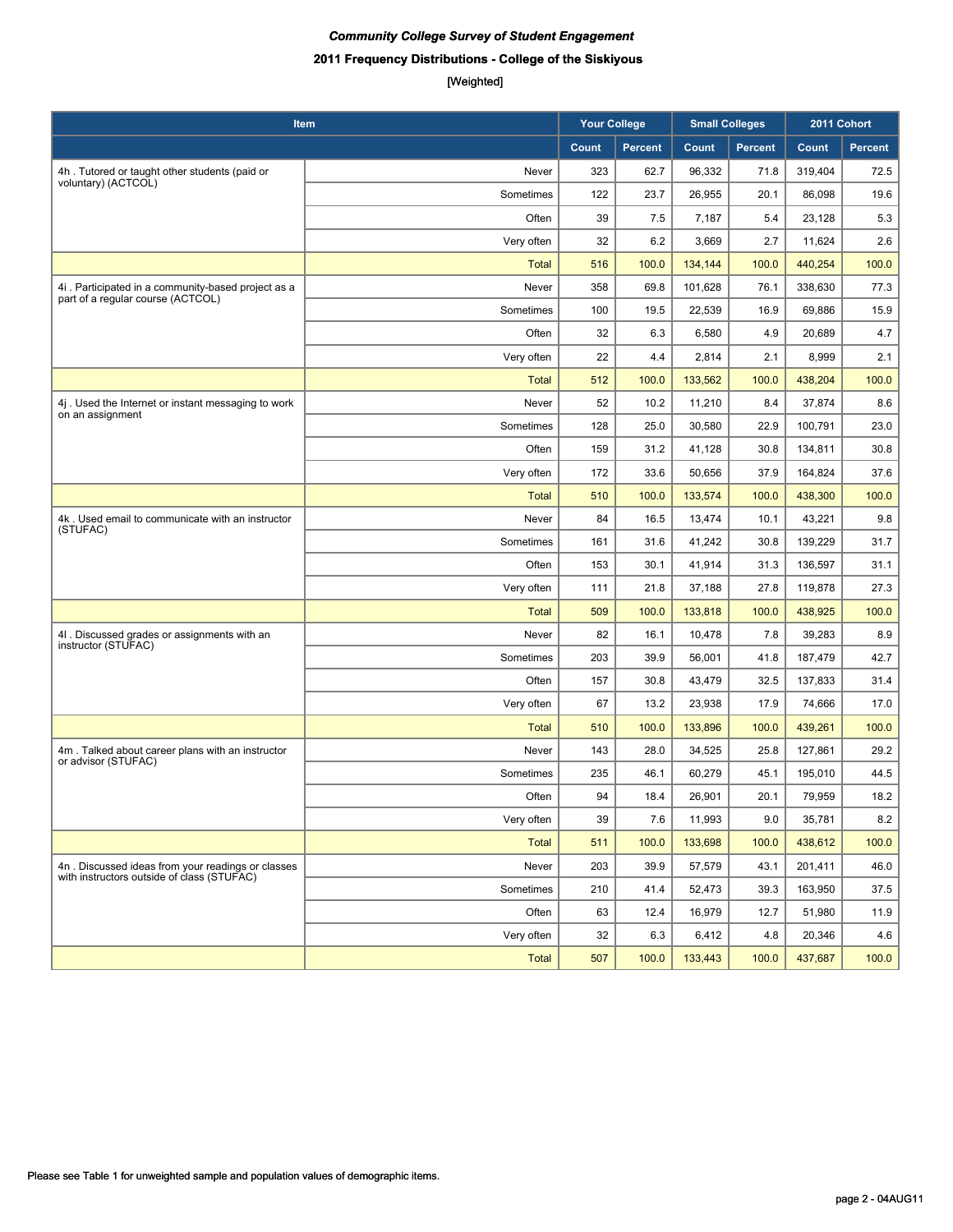| <b>Item</b>                                                                                             |              | <b>Your College</b> |                | <b>Small Colleges</b> |                | 2011 Cohort |         |
|---------------------------------------------------------------------------------------------------------|--------------|---------------------|----------------|-----------------------|----------------|-------------|---------|
|                                                                                                         |              | Count               | <b>Percent</b> | Count                 | <b>Percent</b> | Count       | Percent |
| 4o. Received prompt feedback (written or oral)                                                          | Never        | 32                  | 6.3            | 9,454                 | 7.1            | 34,190      | 7.8     |
| from instructors on your performance (STUFAC)                                                           | Sometimes    | 153                 | 30.0           | 46,201                | 34.6           | 152,590     | 34.8    |
|                                                                                                         | Often        | 199                 | 39.2           | 53,005                | 39.7           | 171,026     | 39.0    |
|                                                                                                         | Very often   | 125                 | 24.5           | 25,012                | 18.7           | 80,737      | 18.4    |
|                                                                                                         | <b>Total</b> | 508                 | 100.0          | 133,672               | 100.0          | 438,544     | 100.0   |
| 4p. Worked harder than you thought you could to                                                         | Never        | 81                  | 15.7           | 12,759                | 9.5            | 43,682      | 10.0    |
| meet an instructor's standards or expectations<br>(ACCHALL)                                             | Sometimes    | 191                 | 37.1           | 50,417                | 37.7           | 166,020     | 37.8    |
|                                                                                                         | Often        | 179                 | 34.8           | 48,129                | 36.0           | 156.563     | 35.7    |
|                                                                                                         | Very often   | 64                  | 12.4           | 22,547                | 16.8           | 72,625      | 16.5    |
|                                                                                                         | <b>Total</b> | 515                 | 100.0          | 133,851               | 100.0          | 438,890     | 100.0   |
| 4q. Worked with instructors on activities other than                                                    | Never        | 312                 | 61.2           | 89,572                | 67.5           | 305,030     | 70.1    |
| coursework (STUFAC)                                                                                     | Sometimes    | 134                 | 26.4           | 29,833                | 22.5           | 89,908      | 20.7    |
|                                                                                                         | Often        | 47                  | 9.3            | 9,760                 | 7.4            | 29,398      | 6.8     |
|                                                                                                         | Very often   | 16                  | 3.1            | 3,586                 | 2.7            | 10,953      | 2.5     |
|                                                                                                         | <b>Total</b> | 509                 | 100.0          | 132,751               | 100.0          | 435,289     | 100.0   |
| 4r. Discussed ideas from your readings or classes<br>with others outside of class (students, family     | Never        | 50                  | 9.8            | 15,886                | 11.8           | 54,530      | 12.4    |
| members, co-workers, etc.) (ACTCOL)                                                                     | Sometimes    | 177                 | 34.5           | 50,794                | 37.9           | 164,906     | 37.5    |
|                                                                                                         | Often        | 180                 | 35.1           | 41,850                | 31.2           | 135,000     | 30.7    |
|                                                                                                         | Very often   | 105                 | 20.6           | 25,660                | 19.1           | 85,549      | 19.4    |
|                                                                                                         | <b>Total</b> | 512                 | 100.0          | 134,189               | 100.0          | 439,986     | 100.0   |
| 4s. Had serious conversations with students of a                                                        | Never        | 112                 | 22.1           | 34,764                | 25.9           | 101,169     | 23.0    |
| different race or ethnicity other than your own                                                         | Sometimes    | 181                 | 36.0           | 46,896                | 35.0           | 145,338     | 33.1    |
|                                                                                                         | Often        | 128                 | 25.4           | 29,682                | 22.2           | 105,914     | 24.1    |
|                                                                                                         | Very often   | 83                  | 16.5           | 22,660                | 16.9           | 87,067      | 19.8    |
|                                                                                                         | <b>Total</b> | 504                 | 100.0          | 134,002               | 100.0          | 439,488     | 100.0   |
| 4t. Had serious conversations with students who<br>differ from you in terms of their religious beliefs, | Never        | 88                  | 17.1           | 32,071                | 24.0           | 104,211     | 23.8    |
| political opinions, or personal values                                                                  | Sometimes    | 200                 | 38.9           | 49,681                | 37.1           | 154,397     | 35.2    |
|                                                                                                         | Often        | 155                 | 30.1           | 30,813                | 23.0           | 103,413     | 23.6    |
|                                                                                                         | Very often   | 71                  | 13.9           | 21,229                | 15.9           | 76,759      | 17.5    |
|                                                                                                         | <b>Total</b> | 513                 | 100.0          | 133,794               | 100.0          | 438,780     | 100.0   |
| 4u. Skipped class                                                                                       | Never        | 267                 | 52.0           | 73,964                | 55.1           | 232,635     | 52.8    |
|                                                                                                         | Sometimes    | 226                 | 44.0           | 53,623                | 39.9           | 184,239     | 41.8    |
|                                                                                                         | Often        | 16                  | 3.1            | 4,801                 | 3.6            | 16,641      | 3.8     |
|                                                                                                         | Very often   | 5                   | 0.9            | 1,906                 | 1.4            | 6,951       | 1.6     |
|                                                                                                         | <b>Total</b> | 513                 | 100.0          | 134,295               | 100.0          | 440,467     | 100.0   |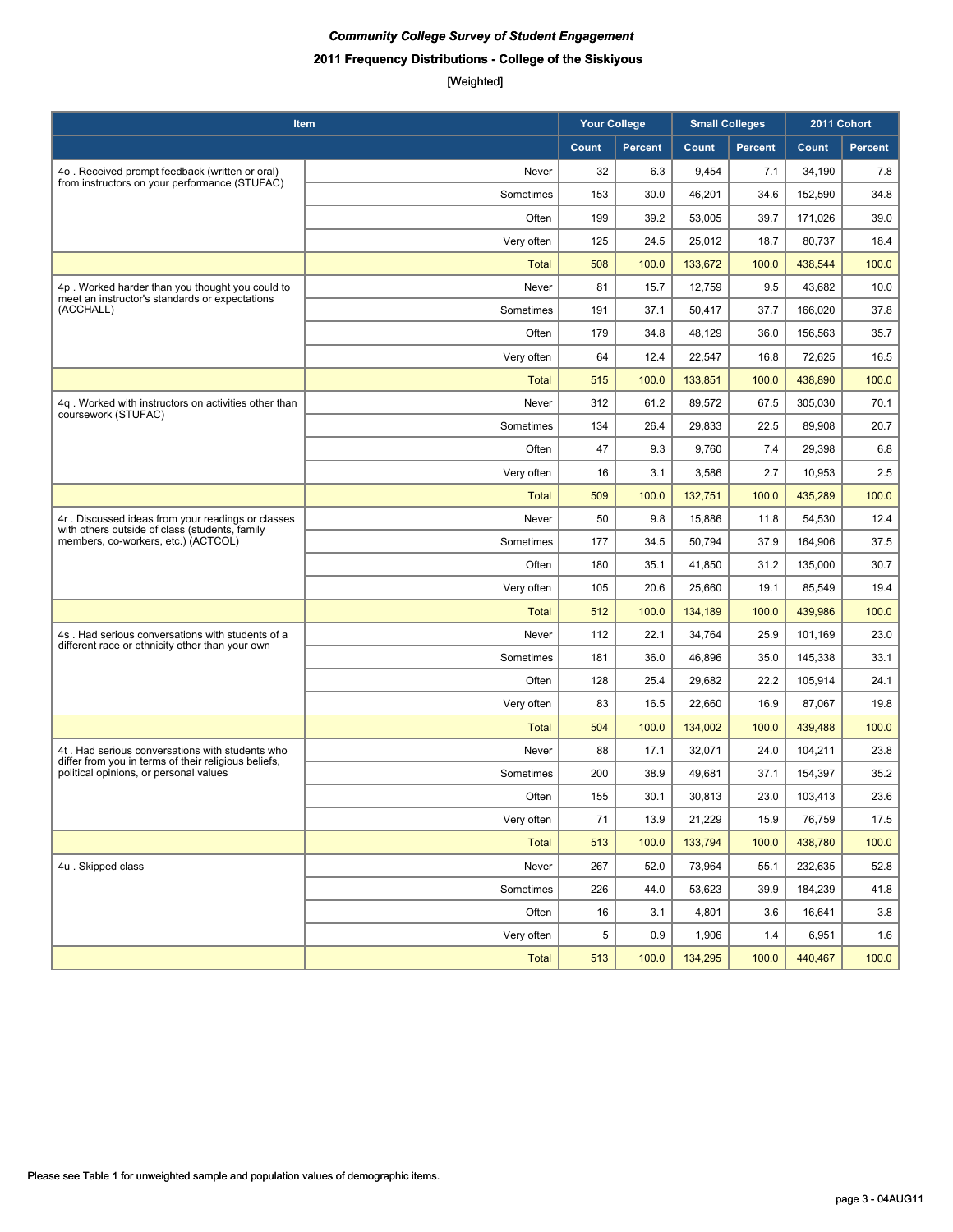| Item                                                                                                |                   | <b>Your College</b> |                | <b>Small Colleges</b> |                | 2011 Cohort |                |
|-----------------------------------------------------------------------------------------------------|-------------------|---------------------|----------------|-----------------------|----------------|-------------|----------------|
|                                                                                                     |                   | Count               | <b>Percent</b> | Count                 | <b>Percent</b> | Count       | <b>Percent</b> |
| 5a. Memorizing facts, ideas, or methods from your<br>courses and readings so you can repeat them in | Very little       | 70                  | 13.5           | 8,897                 | 6.6            | 29,768      | 6.7            |
| pretty much the same form                                                                           | Some              | 153                 | 29.7           | 38,280                | 28.5           | 122,221     | 27.7           |
|                                                                                                     | Quite a bit       | 167                 | 32.4           | 52,668                | 39.2           | 173,059     | 39.2           |
|                                                                                                     | Very much         | 126                 | 24.4           | 34,677                | 25.8           | 116,217     | 26.3           |
|                                                                                                     | <b>Total</b>      | 516                 | 100.0          | 134,522               | 100.0          | 441,266     | 100.0          |
| 5b. Analyzing the basic elements of an idea,<br>experience, or theory (ACCHALL)                     | Very little       | 22                  | 4.2            | 6,365                 | 4.7            | 20,133      | 4.6            |
|                                                                                                     | Some              | 118                 | 22.9           | 37,363                | 27.9           | 118,167     | 26.9           |
|                                                                                                     | Quite a bit       | 248                 | 48.1           | 58,255                | 43.4           | 191,203     | 43.5           |
|                                                                                                     | Very much         | 128                 | 24.8           | 32,118                | 24.0           | 110,241     | 25.1           |
|                                                                                                     | <b>Total</b>      | 516                 | 100.0          | 134,102               | 100.0          | 439,744     | 100.0          |
| 5c. Synthesizing and organizing ideas,<br>information, or experiences in new ways                   | Very little       | 40                  | 7.8            | 9,132                 | 6.8            | 30,201      | 6.9            |
| (ACCHALL)                                                                                           | Some              | 134                 | 26.1           | 43,658                | 32.7           | 140,636     | 32.1           |
|                                                                                                     | Quite a bit       | 215                 | 41.9           | 52,337                | 39.2           | 171,178     | 39.1           |
|                                                                                                     | Very much         | 124                 | 24.3           | 28,429                | 21.3           | 95,852      | 21.9           |
|                                                                                                     | <b>Total</b>      | 513                 | 100.0          | 133,556               | 100.0          | 437,867     | 100.0          |
| 5d. Making judgments about the value or<br>soundness of information, arguments, or methods          | Very little       | 46                  | 9.0            | 15,536                | 11.6           | 52,267      | 11.9           |
| (ACCHALL)                                                                                           | Some              | 180                 | 35.1           | 48,034                | 35.9           | 154,282     | 35.2           |
|                                                                                                     | Quite a bit       | 173                 | 33.6           | 46,398                | 34.7           | 151,978     | 34.7           |
|                                                                                                     | Very much         | 115                 | 22.3           | 23,744                | 17.8           | 79,695      | 18.2           |
|                                                                                                     | <b>Total</b>      | 515                 | 100.0          | 133,712               | 100.0          | 438,223     | 100.0          |
| 5e. Applying theories or concepts to practical<br>problems or in new situations (ACCHALL)           | Very little       | 47                  | 9.2            | 12,086                | 9.0            | 41,282      | 9.4            |
|                                                                                                     | Some              | 139                 | 27.0           | 44,768                | 33.4           | 145,382     | 33.1           |
|                                                                                                     | Quite a bit       | 210                 | 40.6           | 49,025                | 36.6           | 159,568     | 36.3           |
|                                                                                                     | Very much         | 120                 | 23.2           | 28,106                | 21.0           | 92,868      | 21.1           |
|                                                                                                     | <b>Total</b>      | 516                 | 100.0          | 133,986               | 100.0          | 439,100     | 100.0          |
| 5f. Using information you have read or heard to<br>perform a new skill (ACCHALL)                    | Very little       | 44                  | 8.6            | 10,278                | 7.6            | 36,493      | 8.3            |
|                                                                                                     | Some              | 126                 | 24.5           | 38,884                | 28.9           | 128,537     | 29.2           |
|                                                                                                     | Quite a bit       | 199                 | 38.6           | 49,555                | 36.9           | 160,719     | 36.5           |
|                                                                                                     | Very much         | 146                 | 28.4           | 35,648                | 26.5           | 114,931     | 26.1           |
|                                                                                                     | <b>Total</b>      | 516                 | 100.0          | 134,365               | 100.0          | 440,680     | 100.0          |
| 6a. Number of assigned textbooks, manuals,<br>books, or book-length packs of course readings        | None              | 28                  | 5.5            | 3,479                 | 2.6            | 11,964      | 2.7            |
| (ACCHALL)                                                                                           | Between 1 and 4   | 254                 | 49.3           | 52,453                | 39.4           | 178,339     | 40.8           |
|                                                                                                     | Between 5 and 10  | 119                 | 23.1           | 41,889                | 31.5           | 135,420     | 31.0           |
|                                                                                                     | Between 11 and 20 | 69                  | 13.4           | 19,366                | 14.5           | 62,898      | 14.4           |
|                                                                                                     | More than 20      | 45                  | 8.7            | 15,922                | 12.0           | 48,134      | 11.0           |
|                                                                                                     | <b>Total</b>      | 516                 | 100.0          | 133,109               | 100.0          | 436,755     | 100.0          |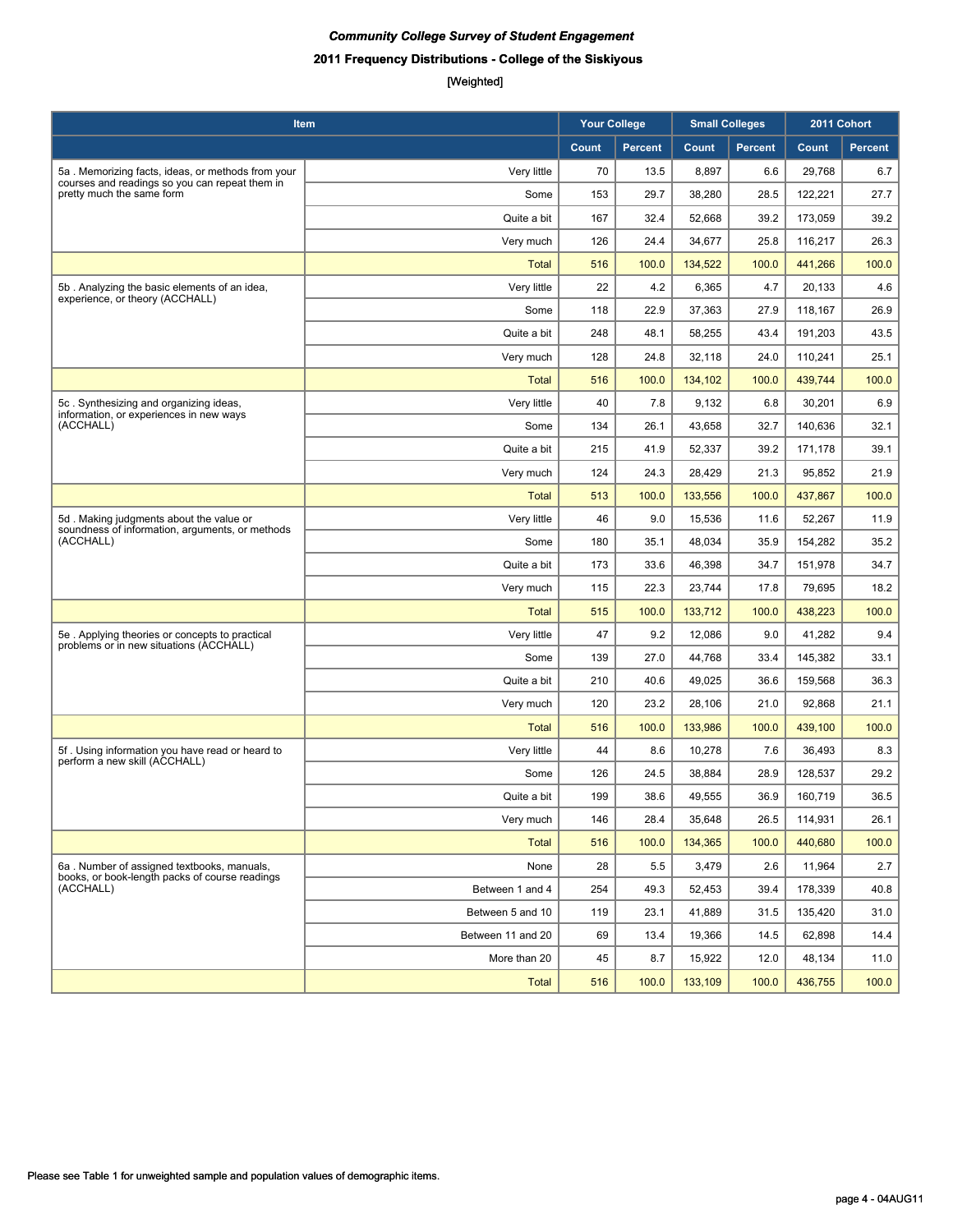| Item                                                                                                    |                                 | <b>Your College</b> |                | <b>Small Colleges</b> |                | 2011 Cohort |                |
|---------------------------------------------------------------------------------------------------------|---------------------------------|---------------------|----------------|-----------------------|----------------|-------------|----------------|
|                                                                                                         |                                 | Count               | <b>Percent</b> | Count                 | <b>Percent</b> | Count       | <b>Percent</b> |
| 6b. Number of books read on your own (not<br>assigned) for personal enjoyment or academic               | None                            | 126                 | 24.5           | 40,596                | 30.5           | 124,914     | 28.6           |
| enrichment (STUEFF)                                                                                     | Between 1 and 4                 | 232                 | 45.2           | 61,231                | 46.0           | 207,070     | 47.4           |
|                                                                                                         | Between 5 and 10                | 83                  | 16.2           | 17,864                | 13.4           | 61,342      | 14.0           |
|                                                                                                         | Between 11 and 20               | 38                  | 7.4            | 7,009                 | 5.3            | 22,711      | 5.2            |
|                                                                                                         | More than 20                    | 34                  | 6.7            | 6,478                 | 4.9            | 20,756      | 4.8            |
|                                                                                                         | <b>Total</b>                    | 514                 | 100.0          | 133,178               | 100.0          | 436,792     | 100.0          |
| 6c. Number of written papers or reports of any<br>length (ACCHALL)                                      | None                            | 78                  | 15.2           | 12,273                | 9.2            | 40,507      | 9.3            |
|                                                                                                         | Between 1 and 4                 | 190                 | 37.0           | 40,581                | 30.5           | 134,970     | 30.9           |
|                                                                                                         | Between 5 and 10                | 123                 | 23.9           | 41,696                | 31.3           | 137,847     | 31.6           |
|                                                                                                         | Between 11 and 20               | 72                  | 13.9           | 24,402                | 18.3           | 79,299      | 18.2           |
|                                                                                                         | More than 20                    | 51                  | 10.0           | 14,120                | 10.6           | 43,768      | 10.0           |
|                                                                                                         | <b>Total</b>                    | 515                 | 100.0          | 133,071               | 100.0          | 436,392     | 100.0          |
| 7. Mark the box that best represents the extent to<br>which your examinations during the current school | Extremely easy                  | 33                  | 6.7            | 1,166                 | 0.9            | 3,854       | 0.9            |
| year have challenged you to do your best work at<br>this college (ACCHALL)                              | (2)                             | 28                  | 5.7            | 2,363                 | 1.8            | 8,135       | 1.9            |
|                                                                                                         | (3)                             | 22                  | 4.5            | 6,773                 | 5.3            | 24,353      | 5.8            |
|                                                                                                         | (4)                             | 101                 | 20.7           | 29,010                | 22.6           | 98,569      | 23.5           |
|                                                                                                         | (5)                             | 152                 | 31.2           | 43,297                | 33.8           | 143,211     | 34.2           |
|                                                                                                         | (6)                             | 98                  | 20.1           | 30,916                | 24.1           | 97,474      | 23.3           |
|                                                                                                         | <b>Extremely challenging</b>    | 54                  | 11.1           | 14,618                | 11.4           | 43,506      | 10.4           |
|                                                                                                         | <b>Total</b>                    | 486                 | 100.0          | 128,143               | 100.0          | 419,101     | 100.0          |
| 8a. Internship, field experience, co-op experience,<br>or clinical assignment                           | I have not done, nor plan to do | 280                 | 54.7           | 49,713                | 37.6           | 172,570     | 39.9           |
|                                                                                                         | I plan to do                    | 138                 | 26.9           | 58,679                | 44.4           | 194,453     | 44.9           |
|                                                                                                         | I have done                     | 94                  | 18.4           | 23,681                | 17.9           | 65,807      | 15.2           |
|                                                                                                         | <b>Total</b>                    | 511                 | 100.0          | 132,073               | 100.0          | 432,830     | 100.0          |
| 8b. English as a second language course                                                                 | I have not done, nor plan to do | 460                 | 89.4           | 115,148               | 87.3           | 371,727     | 85.9           |
|                                                                                                         | I plan to do                    | 30                  | 5.9            | 7,157                 | 5.4            | 23,006      | 5.3            |
|                                                                                                         | I have done                     | 24                  | 4.8            | 9,579                 | 7.3            | 38,052      | 8.8            |
|                                                                                                         | <b>Total</b>                    | 515                 | 100.0          | 131,885               | 100.0          | 432,786     | 100.0          |
| 8c. Developmental/remedial reading course                                                               | I have not done, nor plan to do | 370                 | 72.2           | 97,269                | 73.7           | 313,992     | 72.6           |
|                                                                                                         | I plan to do                    | 53                  | 10.4           | 11,740                | 8.9            | 40,692      | 9.4            |
|                                                                                                         | I have done                     | 89                  | 17.4           | 22,907                | 17.4           | 77,770      | 18.0           |
|                                                                                                         | <b>Total</b>                    | 512                 | 100.0          | 131,916               | 100.0          | 432,454     | 100.0          |
| 8d. Developmental/remedial writing course                                                               | I have not done, nor plan to do | 357                 | 69.7           | 87,516                | 66.3           | 285,997     | 66.1           |
|                                                                                                         | I plan to do                    | 56                  | 10.9           | 14,543                | 11.0           | 50,935      | 11.8           |
|                                                                                                         | I have done                     | 100                 | 19.4           | 29,947                | 22.7           | 95,703      | 22.1           |
|                                                                                                         | Total                           | 513                 | 100.0          | 132,006               | 100.0          | 432,634     | 100.0          |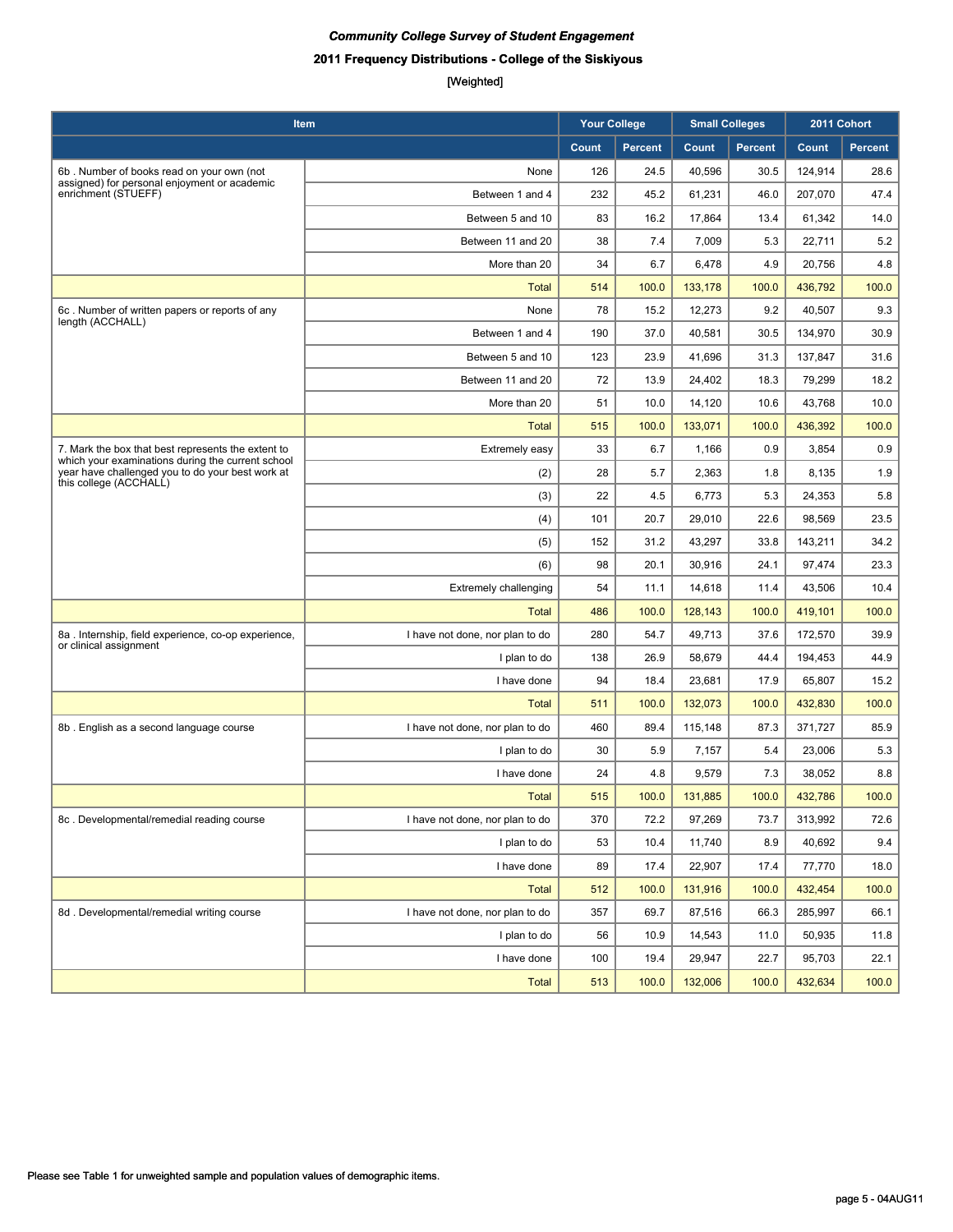| Item                                                                                            |                                 | <b>Your College</b> |                | <b>Small Colleges</b> |                | 2011 Cohort |         |
|-------------------------------------------------------------------------------------------------|---------------------------------|---------------------|----------------|-----------------------|----------------|-------------|---------|
|                                                                                                 |                                 | Count               | <b>Percent</b> | Count                 | <b>Percent</b> | Count       | Percent |
| 8e. Developmental/remedial math course                                                          | I have not done, nor plan to do | 336                 | 65.8           | 70,718                | 53.6           | 230,392     | 53.3    |
|                                                                                                 | I plan to do                    | 65                  | 12.7           | 18,639                | 14.1           | 65,810      | 15.2    |
|                                                                                                 | I have done                     | 110                 | 21.5           | 42,471                | 32.2           | 136,035     | 31.5    |
|                                                                                                 | <b>Total</b>                    | 511                 | 100.0          | 131,828               | 100.0          | 432,236     | 100.0   |
| 8f. Study skills course                                                                         | I have not done, nor plan to do | 339                 | 66.7           | 84,731                | 64.3           | 278,495     | 64.5    |
|                                                                                                 | I plan to do                    | 70                  | 13.7           | 23,580                | 17.9           | 84,015      | 19.5    |
|                                                                                                 | I have done                     | 99                  | 19.5           | 23,443                | 17.8           | 69,265      | 16.0    |
|                                                                                                 | <b>Total</b>                    | 508                 | 100.0          | 131,754               | 100.0          | 431,776     | 100.0   |
| 8g. Honors course                                                                               | I have not done, nor plan to do | 390                 | 76.4           | 97,109                | 74.1           | 309,310     | 71.9    |
|                                                                                                 | I plan to do                    | 93                  | 18.2           | 27,891                | 21.3           | 100,079     | 23.3    |
|                                                                                                 | I have done                     | 28                  | 5.4            | 6,042                 | 4.6            | 20,589      | 4.8     |
|                                                                                                 | <b>Total</b>                    | 511                 | 100.0          | 131,041               | 100.0          | 429,977     | 100.0   |
| 8h. College orientation program or course                                                       | I have not done, nor plan to do | 353                 | 69.5           | 74,217                | 56.4           | 251,661     | 58.3    |
|                                                                                                 | I plan to do                    | 46                  | 9.0            | 16,566                | 12.6           | 59,419      | 13.8    |
|                                                                                                 | I have done                     | 109                 | 21.5           | 40,850                | 31.0           | 120,551     | 27.9    |
|                                                                                                 | <b>Total</b>                    | 508                 | 100.0          | 131.634               | 100.0          | 431,632     | 100.0   |
| 8i. Organized learning communities (linked                                                      | I have not done, nor plan to do | 356                 | 70.4           | 94,522                | 71.6           | 306,412     | 70.8    |
| courses/study groups led by faculty or counselors                                               | I plan to do                    | 96                  | 18.9           | 24,419                | 18.5           | 85,946      | 19.9    |
|                                                                                                 | I have done                     | 54                  | 10.7           | 12,997                | 9.9            | 40,342      | 9.3     |
|                                                                                                 | <b>Total</b>                    | 506                 | 100.0          | 131,938               | 100.0          | 432,700     | 100.0   |
| 9a. Encouraging you to spend significant amounts                                                | Very little                     | 39                  | 7.7            | 5,076                 | 3.8            | 18,176      | 4.2     |
| of time studying (ACCHALL)                                                                      | Some                            | 138                 | 27.1           | 28,418                | 21.3           | 96,335      | 22.1    |
|                                                                                                 | Quite a bit                     | 210                 | 41.1           | 57,275                | 43.0           | 186,358     | 42.7    |
|                                                                                                 | Very much                       | 123                 | 24.1           | 42,381                | 31.8           | 135,714     | 31.1    |
|                                                                                                 | <b>Total</b>                    | 510                 | 100.0          | 133,149               | 100.0          | 436,584     | 100.0   |
| 9b. Providing the support you need to help you                                                  | Very little                     | 25                  | 4.8            | 5,980                 | 4.5            | 21,842      | 5.0     |
| succeed at this college (SUPPORT)                                                               | Some                            | 132                 | 25.8           | 28,404                | 21.4           | 98,022      | 22.5    |
|                                                                                                 | Quite a bit                     | 193                 | 37.6           | 55,539                | 41.7           | 180,250     | 41.4    |
|                                                                                                 | Very much                       | 163                 | 31.7           | 43,113                | 32.4           | 135,723     | 31.1    |
|                                                                                                 | <b>Total</b>                    | 513                 | 100.0          | 133,035               | 100.0          | 435,837     | 100.0   |
| 9c. Encouraging contact among students from<br>different economic, social, and racial or ethnic | Very little                     | 92                  | 18.0           | 24,177                | 18.3           | 77,460      | 17.8    |
| backgrounds (SUPPORT)                                                                           | Some                            | 181                 | 35.4           | 43,631                | 32.9           | 138,561     | 31.9    |
|                                                                                                 | Quite a bit                     | 162                 | 31.8           | 38,475                | 29.1           | 128,116     | 29.5    |
|                                                                                                 | Very much                       | 75                  | 14.8           | 26,149                | 19.7           | 89,953      | 20.7    |
|                                                                                                 | Total                           | 510                 | 100.0          | 132,433               | 100.0          | 434,091     | 100.0   |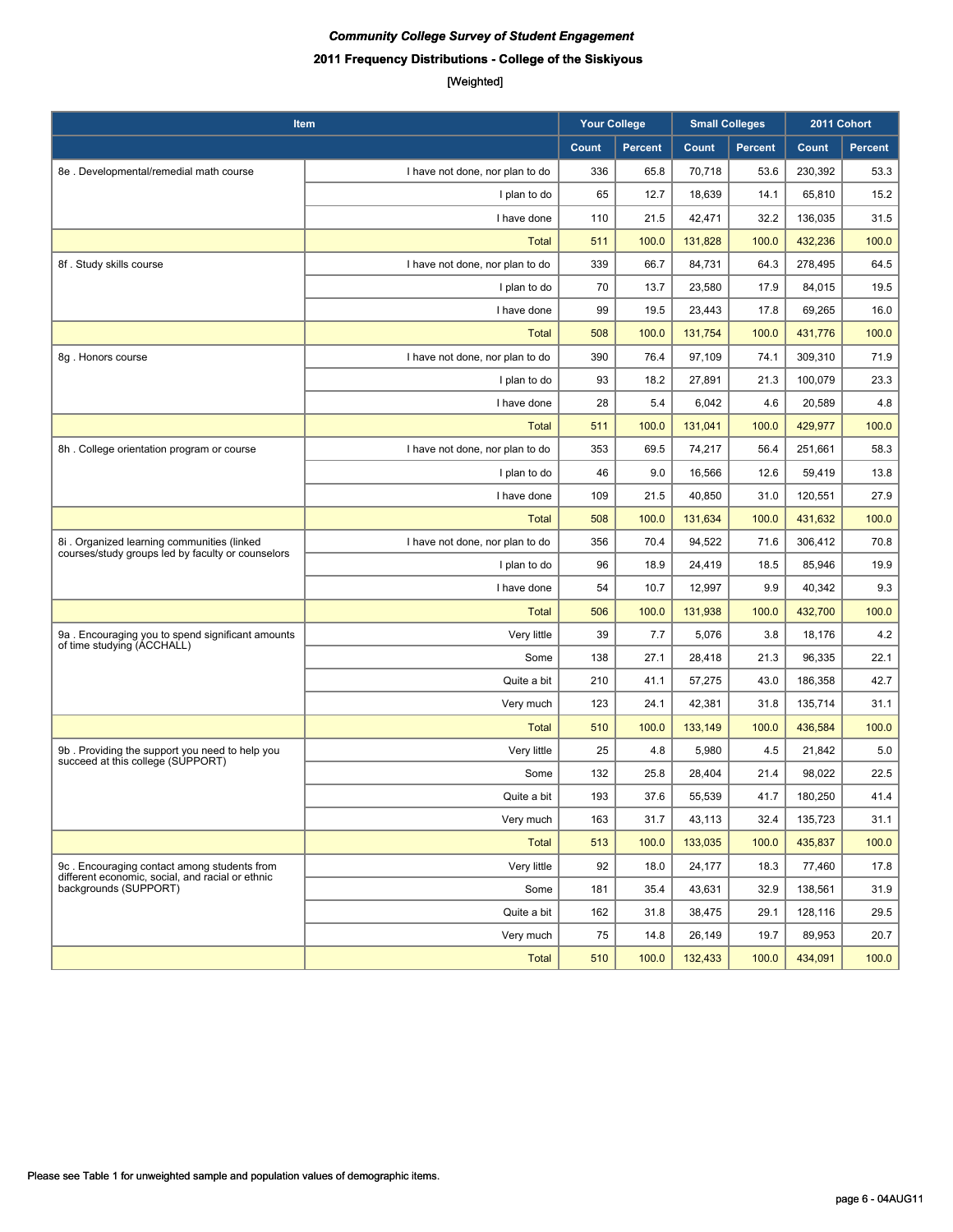| Item                                                                                           |                    | <b>Your College</b> |                | <b>Small Colleges</b> |                | 2011 Cohort |         |
|------------------------------------------------------------------------------------------------|--------------------|---------------------|----------------|-----------------------|----------------|-------------|---------|
|                                                                                                |                    | Count               | <b>Percent</b> | Count                 | <b>Percent</b> | Count       | Percent |
| 9d. Helping you cope with your non-academic<br>responsibilities (work, family, etc.) (SUPPORT) | Very little        | 214                 | 42.0           | 49,948                | 37.7           | 173,658     | 40.0    |
|                                                                                                | Some               | 173                 | 34.0           | 46,324                | 35.0           | 146,452     | 33.7    |
|                                                                                                | Quite a bit        | 72                  | 14.0           | 23,628                | 17.8           | 74,293      | 17.1    |
|                                                                                                | Very much          | 51                  | 10.0           | 12,554                | 9.5            | 39,615      | 9.1     |
|                                                                                                | <b>Total</b>       | 510                 | 100.0          | 132,455               | 100.0          | 434,018     | 100.0   |
| 9e. Providing the support you need to thrive<br>socially (SUPPORT)                             | Very little        | 165                 | 32.7           | 33,496                | 25.4           | 117,649     | 27.2    |
|                                                                                                | Some               | 210                 | 41.5           | 52,376                | 39.7           | 169,259     | 39.2    |
|                                                                                                | Quite a bit        | 80                  | 15.8           | 31,311                | 23.8           | 98,906      | 22.9    |
|                                                                                                | Very much          | 51                  | 10.0           | 14,619                | 11.1           | 46,051      | 10.7    |
|                                                                                                | <b>Total</b>       | 506                 | 100.0          | 131,802               | 100.0          | 431,864     | 100.0   |
| 9f. Providing the financial support you need to                                                | Very little        | 144                 | 28.5           | 25,969                | 19.6           | 99,967      | 23.1    |
| afford your education (SUPPORT)                                                                | Some               | 147                 | 29.2           | 33,614                | 25.4           | 111,320     | 25.7    |
|                                                                                                | Quite a bit        | 115                 | 22.8           | 36,509                | 27.6           | 111,258     | 25.7    |
|                                                                                                | Very much          | 98                  | 19.5           | 36,082                | 27.3           | 110,216     | 25.5    |
|                                                                                                | <b>Total</b>       | 505                 | 100.0          | 132,173               | 100.0          | 432,761     | 100.0   |
| 9g. Using computers in academic work                                                           | Very little        | 53                  | 10.4           | 6,269                 | 4.7            | 23,720      | 5.4     |
|                                                                                                | Some               | 86                  | 16.8           | 20,957                | 15.8           | 72,351      | 16.6    |
|                                                                                                | Quite a bit        | 174                 | 34.0           | 43,418                | 32.7           | 142,140     | 32.6    |
|                                                                                                | Very much          | 198                 | 38.8           | 62,270                | 46.8           | 197,453     | 45.3    |
|                                                                                                | <b>Total</b>       | 510                 | 100.0          | 132,914               | 100.0          | 435,663     | 100.0   |
| 10a. Preparing for class (studying, reading,                                                   | None               | 17                  | 3.3            | 2,161                 | 1.6            | 6,789       | 1.6     |
| writing, rehearsing, doing homework, or other<br>activites related to your program) (STUEFF)   | 1-5 hours          | 210                 | 40.8           | 50,973                | 38.3           | 173,366     | 39.8    |
|                                                                                                | 6-10 hours         | 130                 | 25.3           | 39,362                | 29.6           | 130,514     | 29.9    |
|                                                                                                | 11-20 hours        | 98                  | 19.0           | 25,273                | 19.0           | 80,029      | 18.4    |
|                                                                                                | 21-30 hours        | 33                  | 6.5            | 9,596                 | 7.2            | 29,232      | 6.7     |
|                                                                                                | More than 30 hours | 26                  | 5.1            | 5,556                 | 4.2            | 15,946      | 3.7     |
|                                                                                                | <b>Total</b>       | 515                 | 100.0          | 132,922               | 100.0          | 435,876     | 100.0   |
| 10b. Working for pay                                                                           | None               | 203                 | 39.4           | 37,793                | 28.5           | 116,216     | 26.8    |
|                                                                                                | 1-5 hours          | 60                  | 11.7           | 8,697                 | 6.6            | 26,849      | 6.2     |
|                                                                                                | 6-10 hours         | 34                  | 6.7            | 9,062                 | 6.8            | 28,465      | 6.6     |
|                                                                                                | 11-20 hours        | 66                  | 12.8           | 16,874                | 12.7           | 55,325      | 12.7    |
|                                                                                                | 21-30 hours        | 60                  | 11.6           | 20,642                | 15.6           | 71,319      | 16.4    |
|                                                                                                | More than 30 hours | 92                  | 17.8           | 39,405                | 29.7           | 136,017     | 31.3    |
|                                                                                                | <b>Total</b>       | 515                 | 100.0          | 132,473               | 100.0          | 434,191     | 100.0   |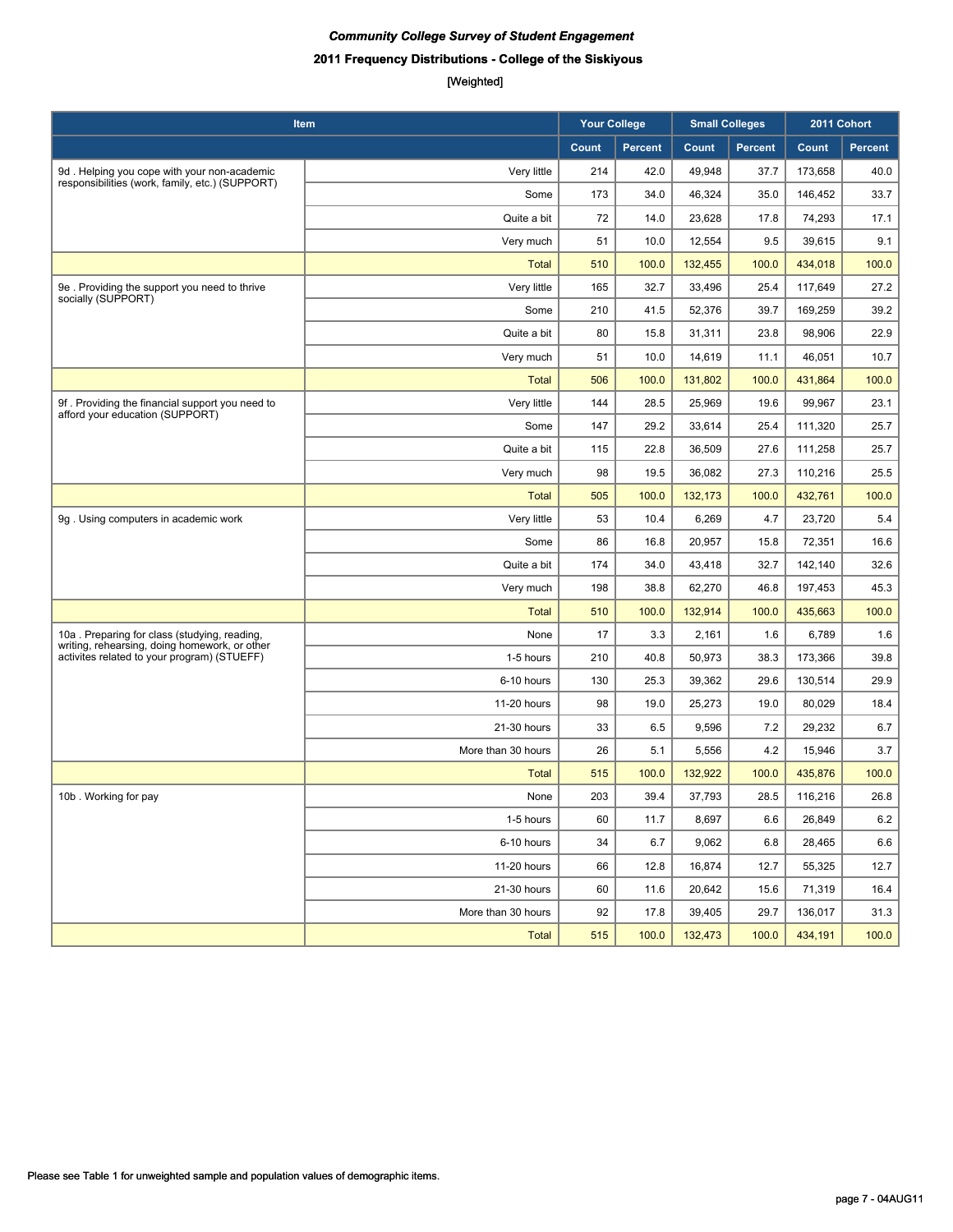| Item                                                                                              |                                               | <b>Your College</b> |                | <b>Small Colleges</b> |                | 2011 Cohort |                |
|---------------------------------------------------------------------------------------------------|-----------------------------------------------|---------------------|----------------|-----------------------|----------------|-------------|----------------|
|                                                                                                   |                                               | Count               | <b>Percent</b> | Count                 | <b>Percent</b> | Count       | <b>Percent</b> |
| 10c. Participating in college-sponsored activities                                                | None                                          | 392                 | 76.1           | 105,095               | 79.2           | 355,101     | 81.7           |
| (organizations, campus publications, student<br>government, intercollegiate or intramural sports, | 1-5 hours                                     | 74                  | 14.3           | 19,511                | 14.7           | 56,112      | 12.9           |
| $etc.$ )                                                                                          | 6-10 hours                                    | 14                  | 2.7            | 3,855                 | 2.9            | 11,948      | 2.7            |
|                                                                                                   | 11-20 hours                                   | 12                  | 2.2            | 2,236                 | 1.7            | 6,371       | 1.5            |
|                                                                                                   | 21-30 hours                                   | 9                   | 1.8            | 897                   | 0.7            | 2,406       | 0.6            |
|                                                                                                   | More than 30 hours                            | 15                  | 2.9            | 1,092                 | 0.8            | 2,824       | 0.6            |
|                                                                                                   | <b>Total</b>                                  | 516                 | 100.0          | 132,685               | 100.0          | 434,761     | 100.0          |
| 10d. Providing care for dependents living with you                                                | None                                          | 269                 | 52.4           | 55,329                | 41.8           | 188,291     | 43.4           |
| (parents, children, spouse, etc.)                                                                 | 1-5 hours                                     | 68                  | 13.3           | 18,195                | 13.7           | 66,411      | 15.3           |
|                                                                                                   | 6-10 hours                                    | 46                  | 9.0            | 9,534                 | 7.2            | 34,068      | 7.9            |
|                                                                                                   | 11-20 hours                                   | 17                  | 3.3            | 7,655                 | 5.8            | 26,276      | 6.1            |
|                                                                                                   | 21-30 hours                                   | 11                  | 2.1            | 5,533                 | 4.2            | 17,874      | 4.1            |
|                                                                                                   | More than 30 hours                            | 102                 | 19.9           | 36,122                | 27.3           | 100,670     | 23.2           |
|                                                                                                   | <b>Total</b>                                  | 513                 | 100.0          | 132,368               | 100.0          | 433,590     | 100.0          |
| 10e. Commuting to and from classes                                                                | None                                          | 38                  | 7.4            | 9,706                 | 7.3            | 28,457      | 6.6            |
|                                                                                                   | 1-5 hours                                     | 318                 | 62.1           | 87,558                | 66.0           | 293,968     | 67.7           |
|                                                                                                   | 6-10 hours                                    | 97                  | 18.9           | 22,920                | 17.3           | 72,479      | 16.7           |
|                                                                                                   | 11-20 hours                                   | 37                  | 7.3            | 7,275                 | 5.5            | 23,407      | 5.4            |
|                                                                                                   | 21-30 hours                                   | 5                   | 1.0            | 2,061                 | 1.6            | 6,758       | 1.6            |
|                                                                                                   | More than 30 hours                            | 17                  | 3.3            | 3,126                 | 2.4            | 9,175       | 2.1            |
|                                                                                                   | <b>Total</b>                                  | 513                 | 100.0          | 132,645               | 100.0          | 434,244     | 100.0          |
| 11a . Other students                                                                              | Unfriendly, unsupportive, sense of alienation | 9                   | 1.8            | 1,026                 | 0.8            | 4,268       | 1.0            |
|                                                                                                   | (2)                                           | 11                  | 2.2            | 2,237                 | 1.7            | 8,887       | 2.0            |
|                                                                                                   | (3)                                           | 17                  | 3.2            | 5,208                 | 3.9            | 19,693      | 4.5            |
|                                                                                                   | (4)                                           | 88                  | 17.1           | 18,186                | 13.7           | 66,603      | 15.3           |
|                                                                                                   | (5)                                           | 95                  | 18.5           | 27,828                | 20.9           | 95,504      | 21.9           |
|                                                                                                   | (6)                                           | 161                 | 31.4           | 38,041                | 28.6           | 120,905     | 27.7           |
|                                                                                                   | Friendly, supportive, sense of belonging      | 132                 | 25.7           | 40,496                | 30.4           | 120,184     | 27.6           |
|                                                                                                   | <b>Total</b>                                  | 515                 | 100.0          | 133,021               | 100.0          | 436,043     | 100.0          |
| 11b. Instructors                                                                                  | Unavailable, unhelpful, unsympathetic         | 3                   | 0.6            | 896                   | 0.7            | 3,072       | 0.7            |
|                                                                                                   | (2)                                           | $\mathbf{1}$        | 0.3            | 1,819                 | 1.4            | 6,537       | 1.5            |
|                                                                                                   | (3)                                           | 15                  | 3.0            | 4,594                 | 3.5            | 15,897      | 3.6            |
|                                                                                                   | (4)                                           | 65                  | 12.7           | 14,031                | 10.5           | 49,953      | 11.5           |
|                                                                                                   | (5)                                           | 75                  | 14.6           | 26,047                | 19.6           | 89,865      | 20.6           |
|                                                                                                   | (6)                                           | 172                 | 33.5           | 42,052                | 31.6           | 137,457     | 31.5           |
|                                                                                                   | Available, helpful, sympathetic               | 181                 | 35.4           | 43,627                | 32.8           | 133,375     | 30.6           |
|                                                                                                   | <b>Total</b>                                  | 513                 | 100.0          | 133,066               | 100.0          | 436,156     | 100.0          |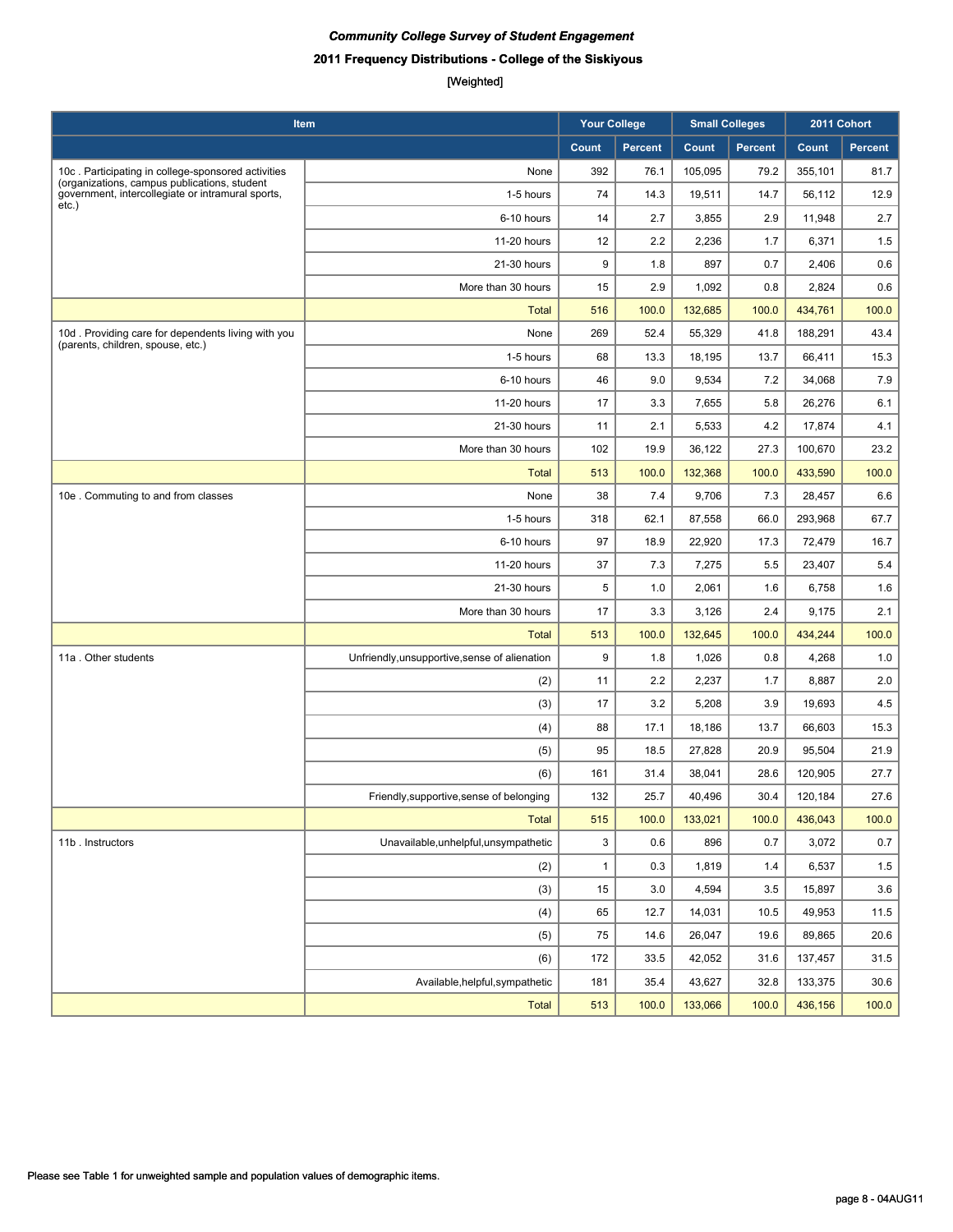| Item                                             |                                 | <b>Your College</b> |                | <b>Small Colleges</b> |                | 2011 Cohort |                |
|--------------------------------------------------|---------------------------------|---------------------|----------------|-----------------------|----------------|-------------|----------------|
|                                                  |                                 | Count               | <b>Percent</b> | Count                 | <b>Percent</b> | Count       | <b>Percent</b> |
| 11c. Administrative personnel and offices        | Unhelpful, inconsiderate, rigid | 25                  | 4.9            | 3,665                 | 2.8            | 15,195      | 3.5            |
|                                                  | (2)                             | 21                  | 4.0            | 5,429                 | 4.1            | 21,958      | 5.0            |
|                                                  | (3)                             | 61                  | 11.8           | 9,326                 | 7.0            | 36,498      | 8.4            |
|                                                  | (4)                             | 90                  | 17.5           | 22,776                | 17.1           | 83,874      | 19.3           |
|                                                  | (5)                             | 127                 | 24.7           | 28,055                | 21.1           | 93,712      | 21.5           |
|                                                  | (6)                             | 108                 | 21.0           | 32,348                | 24.3           | 97,639      | 22.4           |
|                                                  | Helpful, considerate, flexible  | 82                  | 16.0           | 31,277                | 23.5           | 86,288      | 19.8           |
|                                                  | <b>Total</b>                    | 515                 | 100.0          | 132,876               | 100.0          | 435,164     | 100.0          |
| 12a . Acquiring a broad general education        | Very little                     | 58                  | 11.3           | 6,606                 | 5.0            | 23,201      | 5.3            |
|                                                  | Some                            | 142                 | 27.7           | 29,709                | 22.4           | 96,828      | 22.3           |
|                                                  | Quite a bit                     | 172                 | 33.5           | 55,875                | 42.1           | 181,231     | 41.7           |
|                                                  | Very much                       | 141                 | 27.5           | 40,416                | 30.5           | 133,006     | 30.6           |
|                                                  | <b>Total</b>                    | 514                 | 100.0          | 132,606               | 100.0          | 434,265     | 100.0          |
| 12b. Acquiring job or work-related knowledge and | Very little                     | 104                 | 20.7           | 19,049                | 14.4           | 76,955      | 17.8           |
| skills                                           | Some                            | 168                 | 33.3           | 36,794                | 27.8           | 128,323     | 29.6           |
|                                                  | Quite a bit                     | 133                 | 26.3           | 43,171                | 32.6           | 132,466     | 30.6           |
|                                                  | Very much                       | 99                  | 19.7           | 33,345                | 25.2           | 95,602      | 22.1           |
|                                                  | <b>Total</b>                    | 505                 | 100.0          | 132,359               | 100.0          | 433,346     | 100.0          |
| 12c. Writing clearly and effectively             | Very little                     | 91                  | 17.7           | 13,005                | 9.8            | 45,283      | 10.4           |
|                                                  | Some                            | 138                 | 27.0           | 37,202                | 28.1           | 120,924     | 27.9           |
|                                                  | Quite a bit                     | 182                 | 35.6           | 51,323                | 38.8           | 166,395     | 38.4           |
|                                                  | Very much                       | 101                 | 19.7           | 30,899                | 23.3           | 101,112     | 23.3           |
|                                                  | <b>Total</b>                    | 511                 | 100.0          | 132,429               | 100.0          | 433,714     | 100.0          |
| 12d. Speaking clearly and effectively            | Very little                     | 90                  | 17.5           | 16,448                | 12.4           | 57,550      | 13.3           |
|                                                  | Some                            | 153                 | 30.0           | 39,383                | 29.8           | 127,759     | 29.5           |
|                                                  | Quite a bit                     | 180                 | 35.2           | 47,859                | 36.2           | 154,569     | 35.7           |
|                                                  | Very much                       | 89                  | 17.3           | 28,673                | 21.7           | 93,479      | 21.6           |
|                                                  | <b>Total</b>                    | 511                 | 100.0          | 132,364               | 100.0          | 433,356     | 100.0          |
| 12e . Thinking critically and analytically       | Very little                     | 45                  | 8.9            | 7,306                 | $5.5\,$        | 26,127      | $6.0\,$        |
|                                                  | Some                            | 131                 | 25.7           | 30,901                | 23.4           | 103,261     | 23.8           |
|                                                  | Quite a bit                     | 194                 | 38.1           | 55,802                | 42.2           | 181,731     | 41.9           |
|                                                  | Very much                       | 139                 | 27.3           | 38,243                | 28.9           | 122,163     | 28.2           |
|                                                  | <b>Total</b>                    | 510                 | 100.0          | 132,251               | 100.0          | 433,281     | 100.0          |
| 12f. Solving numerical problems                  | Very little                     | 129                 | 25.5           | 17,872                | 13.5           | 63,598      | 14.7           |
|                                                  | Some                            | 135                 | 26.7           | 37,443                | 28.3           | 123,342     | 28.5           |
|                                                  | Quite a bit                     | 141                 | 28.0           | 46,819                | 35.4           | 148,866     | 34.4           |
|                                                  | Very much                       | 100                 | 19.8           | 29,964                | 22.7           | 96,890      | 22.4           |
|                                                  | <b>Total</b>                    | 505                 | 100.0          | 132,098               | 100.0          | 432,695     | 100.0          |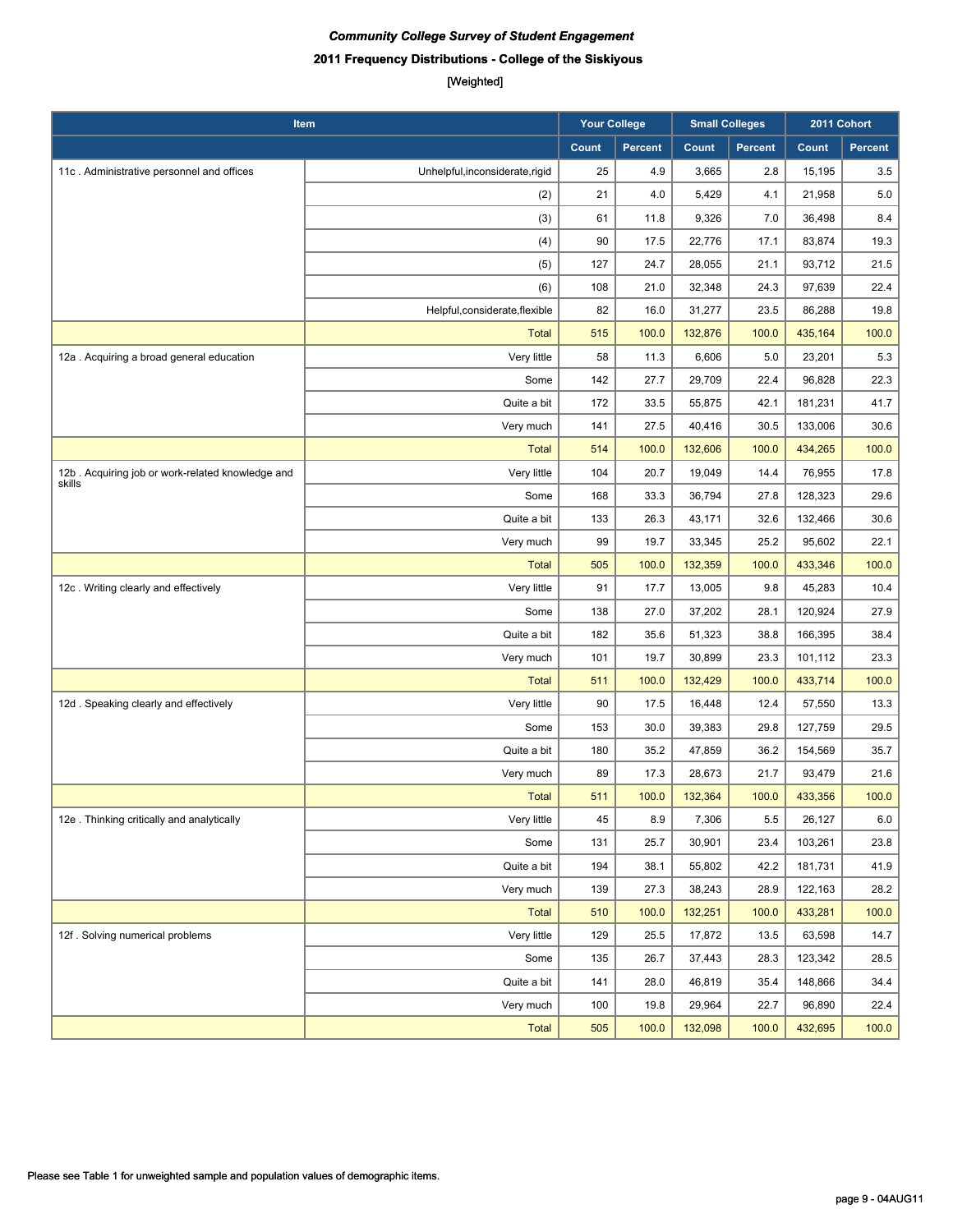| Item                                                                |              | <b>Your College</b> |         | <b>Small Colleges</b> |         | 2011 Cohort |         |
|---------------------------------------------------------------------|--------------|---------------------|---------|-----------------------|---------|-------------|---------|
|                                                                     |              | Count               | Percent | Count                 | Percent | Count       | Percent |
| 12g. Using computing and information technology                     | Very little  | 90                  | 17.7    | 14,085                | 10.7    | 53,431      | 12.3    |
|                                                                     | Some         | 155                 | 30.6    | 33,681                | 25.5    | 114,156     | 26.4    |
|                                                                     | Quite a bit  | 148                 | 29.2    | 45,206                | 34.2    | 143,227     | 33.1    |
|                                                                     | Very much    | 114                 | 22.5    | 39,271                | 29.7    | 122,137     | 28.2    |
|                                                                     | <b>Total</b> | 506                 | 100.0   | 132,242               | 100.0   | 432,951     | 100.0   |
| 12h. Working effectively with others                                | Very little  | 71                  | 14.0    | 10,281                | 7.8     | 38,025      | 8.8     |
|                                                                     | Some         | 148                 | 29.0    | 38,440                | 29.0    | 130,856     | 30.2    |
|                                                                     | Quite a bit  | 184                 | 36.0    | 50,055                | 37.8    | 160,403     | 37.0    |
|                                                                     | Very much    | 107                 | 20.9    | 33,557                | 25.4    | 104,063     | 24.0    |
|                                                                     | <b>Total</b> | 510                 | 100.0   | 132,333               | 100.0   | 433,347     | 100.0   |
| 12i . Learning effectively on your own                              | Very little  | 52                  | 10.2    | 7,749                 | 5.9     | 28,059      | 6.5     |
|                                                                     | Some         | 140                 | 27.5    | 30,379                | 23.0    | 101,773     | 23.5    |
|                                                                     | Quite a bit  | 194                 | 38.1    | 53,952                | 40.8    | 173,970     | 40.1    |
|                                                                     | Very much    | 124                 | 24.3    | 40,222                | 30.4    | 129,544     | 29.9    |
|                                                                     | <b>Total</b> | 511                 | 100.0   | 132,301               | 100.0   | 433,346     | 100.0   |
| 12j . Understanding yourself                                        | Very little  | 101                 | 19.8    | 19,469                | 14.7    | 67,988      | 15.7    |
|                                                                     | Some         | 140                 | 27.5    | 38,211                | 28.9    | 123,973     | 28.7    |
|                                                                     | Quite a bit  | 163                 | 32.0    | 42,811                | 32.4    | 136,680     | 31.6    |
|                                                                     | Very much    | 105                 | 20.7    | 31,653                | 24.0    | 103,977     | 24.0    |
|                                                                     | <b>Total</b> | 509                 | 100.0   | 132,143               | 100.0   | 432,618     | 100.0   |
| 12k. Understanding people of other racial and<br>ethnic backgrounds | Very little  | 116                 | 23.0    | 30,081                | 22.8    | 94,496      | 21.9    |
|                                                                     | Some         | 183                 | 36.4    | 44,455                | 33.7    | 142,530     | 33.0    |
|                                                                     | Quite a bit  | 128                 | 25.5    | 34,878                | 26.4    | 117,387     | 27.2    |
|                                                                     | Very much    | 76                  | 15.1    | 22,486                | 17.0    | 77,648      | 18.0    |
|                                                                     | <b>Total</b> | 503                 | 100.0   | 131,900               | 100.0   | 432,061     | 100.0   |
| 12I. Developing a personal code of values and<br>ethics             | Very little  | 131                 | 26.0    | 27,382                | 20.7    | 96,070      | 22.2    |
|                                                                     | Some         | 162                 | 32.0    | 43,538                | 33.0    | 140,136     | 32.4    |
|                                                                     | Quite a bit  | 140                 | 27.6    | 37,169                | 28.2    | 118,725     | 27.5    |
|                                                                     | Very much    | 72                  | 14.3    | 23,883                | 18.1    | 77,050      | 17.8    |
|                                                                     | <b>Total</b> | 505                 | 100.0   | 131,971               | 100.0   | 431,981     | 100.0   |
| 12m. Contributing to the welfare of your<br>community               | Very little  | 160                 | 31.6    | 42,855                | 32.5    | 152,741     | 35.4    |
|                                                                     | Some         | 195                 | 38.6    | 48,157                | 36.6    | 151,493     | 35.1    |
|                                                                     | Quite a bit  | 88                  | 17.4    | 26,361                | 20.0    | 81,998      | 19.0    |
|                                                                     | Very much    | 63                  | 12.4    | 14,351                | 10.9    | 44,831      | 10.4    |
|                                                                     | Total        | 506                 | 100.0   | 131,723               | 100.0   | 431,063     | 100.0   |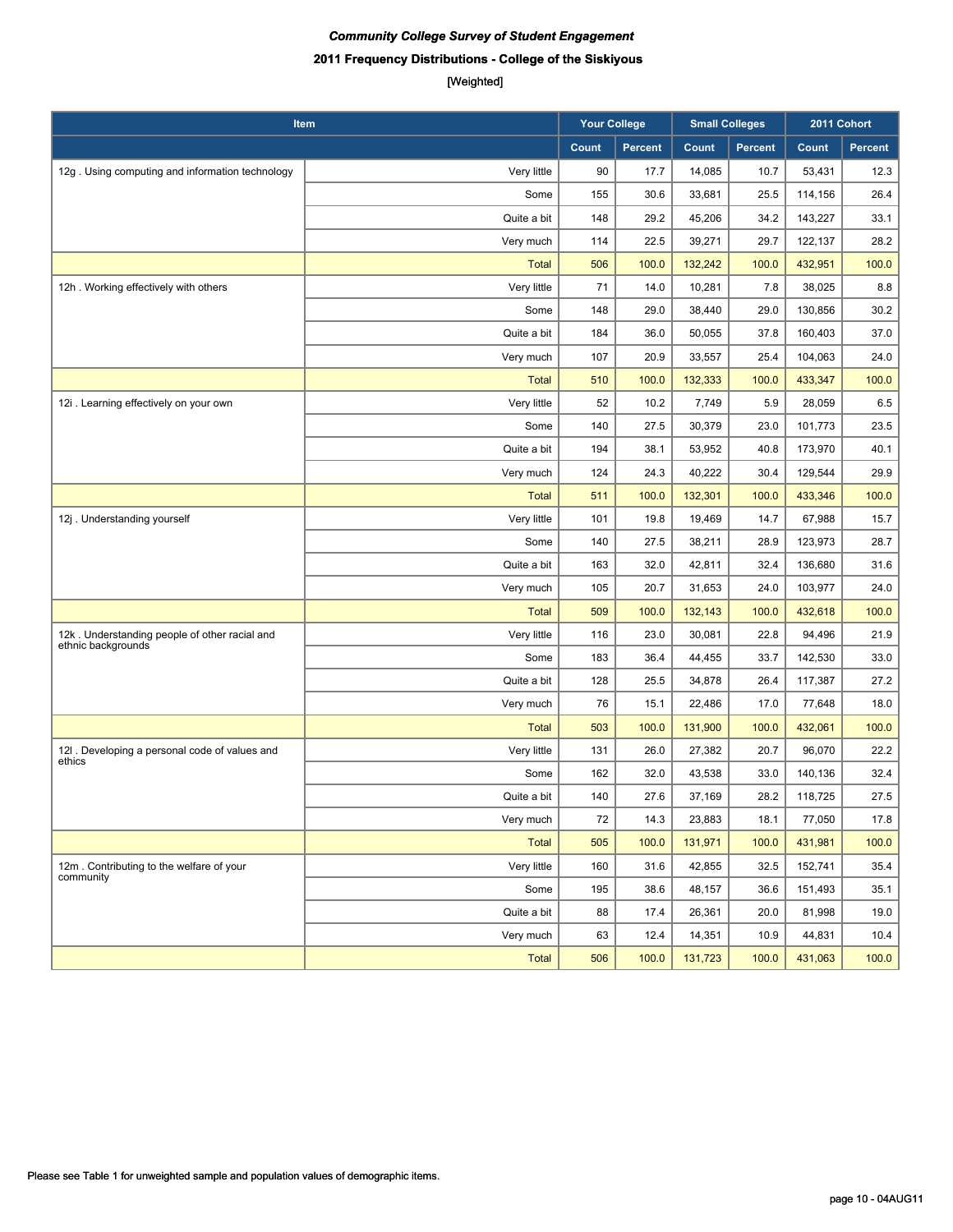| Item                                                           |                            | <b>Your College</b> |                | <b>Small Colleges</b> |                |         | 2011 Cohort    |
|----------------------------------------------------------------|----------------------------|---------------------|----------------|-----------------------|----------------|---------|----------------|
|                                                                |                            | Count               | <b>Percent</b> | Count                 | <b>Percent</b> | Count   | <b>Percent</b> |
| 12n. Developing clearer career goals                           | Very little                | 91                  | 18.0           | 16,475                | 12.5           | 61,124  | 14.1           |
|                                                                | Some                       | 157                 | 31.0           | 35,548                | 26.9           | 119,560 | 27.6           |
|                                                                | Quite a bit                | 154                 | 30.3           | 45,280                | 34.2           | 141,964 | 32.8           |
|                                                                | Very much                  | 105                 | 20.7           | 34,917                | 26.4           | 110,276 | 25.5           |
|                                                                | <b>Total</b>               | 508                 | 100.0          | 132,219               | 100.0          | 432,924 | 100.0          |
| 12o. Gaining information about career                          | Very little                | 134                 | 26.4           | 21,543                | 16.3           | 79,993  | 18.4           |
| opportunities                                                  | Some                       | 167                 | 32.9           | 38,167                | 28.8           | 128,229 | 29.6           |
|                                                                | Quite a bit                | 131                 | 25.8           | 40,972                | 30.9           | 127,149 | 29.3           |
|                                                                | Very much                  | 76                  | 14.9           | 31,715                | 24.0           | 98,211  | 22.7           |
|                                                                | <b>Total</b>               | 508                 | 100.0          | 132,398               | 100.0          | 433,581 | 100.0          |
| 13.1a. Frequency: Academic advising/planning                   | Do not know/Not applicable | 91                  | 18.4           | 10,225                | 7.8            | 35,259  | 8.2            |
| (SUPPORT)                                                      | Rarely/Never               | 159                 | 31.9           | 40,288                | 30.8           | 145,182 | 33.9           |
|                                                                | Sometimes                  | 180                 | 36.2           | 60,089                | 46.0           | 188,575 | 44.1           |
|                                                                | Often                      | 67                  | 13.5           | 20,144                | 15.4           | 59,014  | 13.8           |
|                                                                | <b>Total</b>               | 497                 | 100.0          | 130,746               | 100.0          | 428,030 | 100.0          |
| 13.1b. Frequency: Career counseling (SUPPORT)                  | Do not know/Not applicable | 126                 | 25.5           | 27,430                | 21.1           | 87,837  | 20.6           |
|                                                                | Rarely/Never               | 207                 | 41.7           | 65,694                | 50.5           | 216,626 | 50.8           |
|                                                                | Sometimes                  | 123                 | 24.9           | 29,859                | 22.9           | 97,173  | 22.8           |
|                                                                | Often                      | 39                  | 7.9            | 7,204                 | 5.5            | 24,437  | 5.7            |
|                                                                | <b>Total</b>               | 496                 | 100.0          | 130,186               | 100.0          | 426,074 | 100.0          |
| 13.1c. Frequency: Job placement assistance                     | Do not know/Not applicable | 228                 | 46.1           | 53,216                | 41.2           | 174,602 | 41.3           |
|                                                                | Rarely/Never               | 211                 | 42.8           | 59,874                | 46.3           | 200,453 | 47.4           |
|                                                                | Sometimes                  | 42                  | 8.6            | 12,229                | 9.5            | 36,321  | 8.6            |
|                                                                | Often                      | 13                  | 2.6            | 3,873                 | 3.0            | 11,356  | 2.7            |
|                                                                | <b>Total</b>               | 494                 | 100.0          | 129,193               | 100.0          | 422,732 | 100.0          |
| 13.1d. Frequency: Peer or other tutoring                       | Do not know/Not applicable | 166                 | 34.0           | 33,849                | 26.2           | 110,104 | 26.1           |
| (STUEFF)                                                       | Rarely/Never               | 201                 | 41.2           | 60,323                | 46.7           | 196,059 | 46.4           |
|                                                                | Sometimes                  | 82                  | 16.7           | 24,527                | 19.0           | 81,855  | 19.4           |
|                                                                | Often                      | 40                  | 8.1            | 10,361                | 8.0            | 34,160  | 8.1            |
|                                                                | <b>Total</b>               | 489                 | 100.0          | 129,060               | 100.0          | 422,179 | 100.0          |
| 13.1e. Frequency: Skill labs (writing, math, etc.)<br>(STUEFF) | Do not know/Not applicable | 106                 | 21.4           | 28,755                | 22.3           | 94,378  | 22.4           |
|                                                                | Rarely/Never               | 151                 | 30.5           | 45,893                | 35.6           | 156,929 | 37.3           |
|                                                                | Sometimes                  | 126                 | 25.5           | 32,165                | 25.0           | 102,779 | 24.4           |
|                                                                | Often                      | 112                 | 22.6           | 21,984                | 17.1           | 67,032  | 15.9           |
|                                                                | Total                      | 495                 | 100.0          | 128,798               | 100.0          | 421,119 | 100.0          |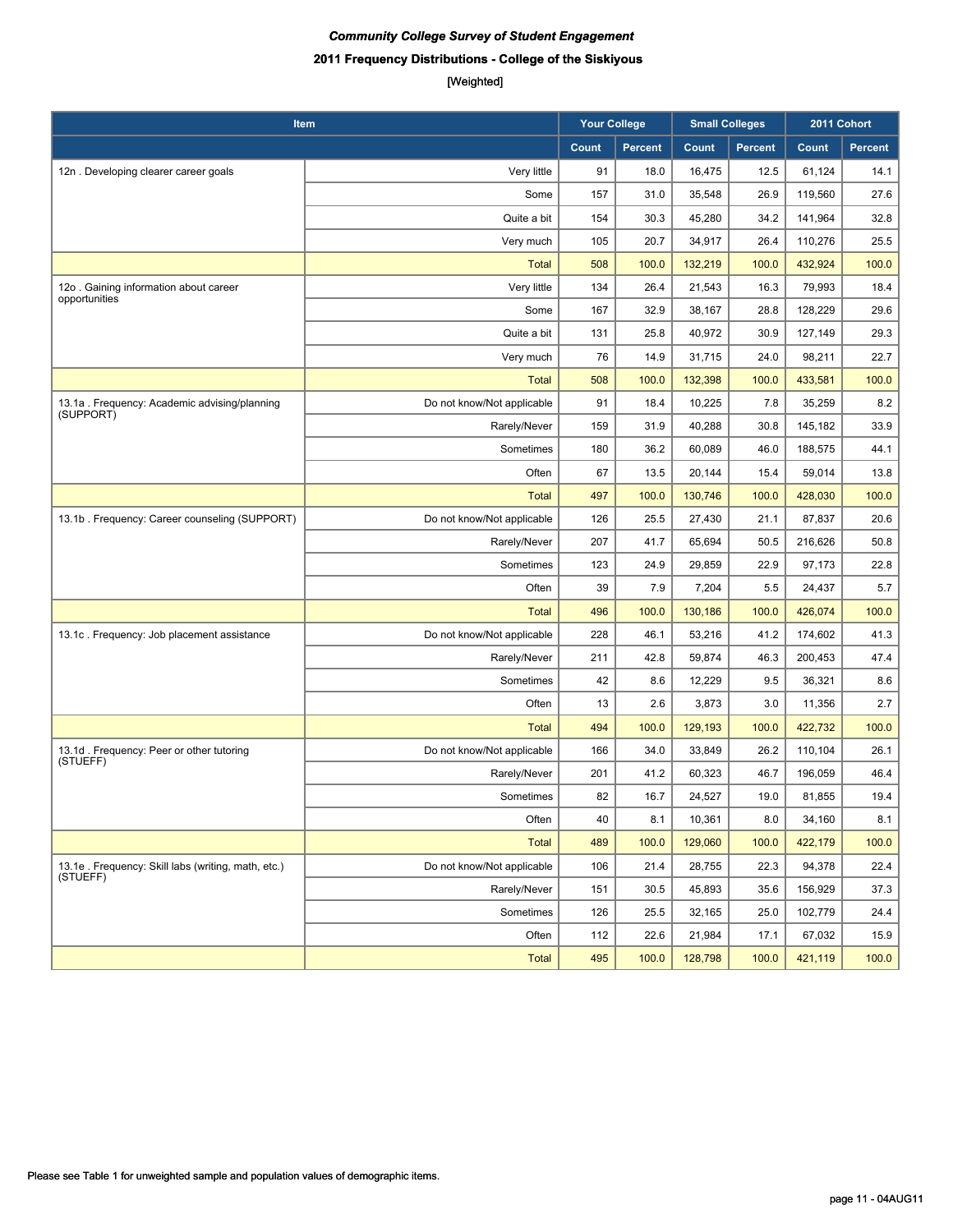| Item                                                       |                            | <b>Your College</b> |                | <b>Small Colleges</b> |                | 2011 Cohort  |         |
|------------------------------------------------------------|----------------------------|---------------------|----------------|-----------------------|----------------|--------------|---------|
|                                                            |                            | Count               | <b>Percent</b> | Count                 | <b>Percent</b> | <b>Count</b> | Percent |
| 13.1f. Frequency: Child care                               | Do not know/Not applicable | 304                 | 61.3           | 72,718                | 56.5           | 237,769      | 56.5    |
|                                                            | Rarely/Never               | 169                 | 34.1           | 48,235                | 37.4           | 161,622      | 38.4    |
|                                                            | Sometimes                  | 15                  | 3.0            | 3,867                 | 3.0            | 11,512       | 2.7     |
|                                                            | Often                      | 8                   | 1.7            | 3,977                 | 3.1            | 10,148       | 2.4     |
|                                                            | <b>Total</b>               | 496                 | 100.0          | 128,797               | 100.0          | 421,050      | 100.0   |
| 13.1g. Frequency: Financial aid advising                   | Do not know/Not applicable | 135                 | 27.4           | 21,369                | 16.6           | 81.871       | 19.4    |
|                                                            | Rarely/Never               | 138                 | 28.0           | 35,800                | 27.8           | 127,470      | 30.2    |
|                                                            | Sometimes                  | 141                 | 28.6           | 44,274                | 34.3           | 128,839      | 30.5    |
|                                                            | Often                      | 79                  | 16.0           | 27,475                | 21.3           | 83,639       | 19.8    |
|                                                            | <b>Total</b>               | 493                 | 100.0          | 128,919               | 100.0          | 421,820      | 100.0   |
| 13.1h. Frequency: Computer lab (STUEFF)                    | Do not know/Not applicable | 99                  | 20.1           | 15,134                | 11.7           | 54,437       | 12.9    |
|                                                            | Rarely/Never               | 144                 | 29.2           | 29,588                | 22.9           | 103,625      | 24.5    |
|                                                            | Sometimes                  | 127                 | 25.7           | 39,969                | 31.0           | 127,777      | 30.3    |
|                                                            | Often                      | 123                 | 24.9           | 44,340                | 34.4           | 136,404      | 32.3    |
|                                                            | <b>Total</b>               | 493                 | 100.0          | 129,032               | 100.0          | 422,244      | 100.0   |
| 13.1i. Frequency: Student organizations                    | Do not know/Not applicable | 207                 | 42.4           | 45,986                | 35.9           | 155,754      | 37.2    |
|                                                            | Rarely/Never               | 194                 | 39.8           | 57,370                | 44.8           | 190,645      | 45.5    |
|                                                            | Sometimes                  | 62                  | 12.7           | 17,333                | 13.5           | 51,406       | 12.3    |
|                                                            | Often                      | 25                  | 5.1            | 7,395                 | 5.8            | 21,066       | 5.0     |
|                                                            | <b>Total</b>               | 488                 | 100.0          | 128,085               | 100.0          | 418,871      | 100.0   |
| 13.1j. Frequency: Transfer credit assistance               | Do not know/Not applicable | 186                 | 38.0           | 47,231                | 36.6           | 149,777      | 35.5    |
|                                                            | Rarely/Never               | 159                 | 32.6           | 47,032                | 36.4           | 159,518      | 37.8    |
|                                                            | Sometimes                  | 102                 | 20.9           | 25,690                | 19.9           | 83,289       | 19.7    |
|                                                            | Often                      | 41                  | 8.5            | 9,260                 | 7.2            | 29,710       | 7.0     |
|                                                            | <b>Total</b>               | 489                 | 100.0          | 129,213               | 100.0          | 422,294      | 100.0   |
| 13.1k. Frequency: Services for people with<br>disabilities | Do not know/Not applicable | 265                 | 53.9           | 74,723                | 57.7           | 242,920      | 57.4    |
|                                                            | Rarely/Never               | 160                 | 32.6           | 42,727                | 33.0           | 143,456      | 33.9    |
|                                                            | Sometimes                  | 39                  | 7.9            | 6,636                 | 5.1            | 20,162       | 4.8     |
|                                                            | Often                      | 28                  | 5.6            | 5,352                 | 4.1            | 16,601       | 3.9     |
|                                                            | <b>Total</b>               | 492                 | 100.0          | 129,437               | 100.0          | 423,139      | 100.0   |
| 13.2a . Satisfaction: Academic advising/planning           | Not applicable             | 130                 | 27.0           | 18,931                | 14.8           | 70,398       | 16.9    |
|                                                            | Not at all                 | 39                  | 8.0            | 11,194                | 8.8            | 43,651       | 10.5    |
|                                                            | Somewhat                   | 189                 | 39.3           | 54,804                | 42.9           | 181,076      | 43.4    |
|                                                            | Very                       | 124                 | 25.7           | 42,760                | 33.5           | 121,985      | 29.2    |
|                                                            | Total                      | 482                 | 100.0          | 127,689               | 100.0          | 417,110      | 100.0   |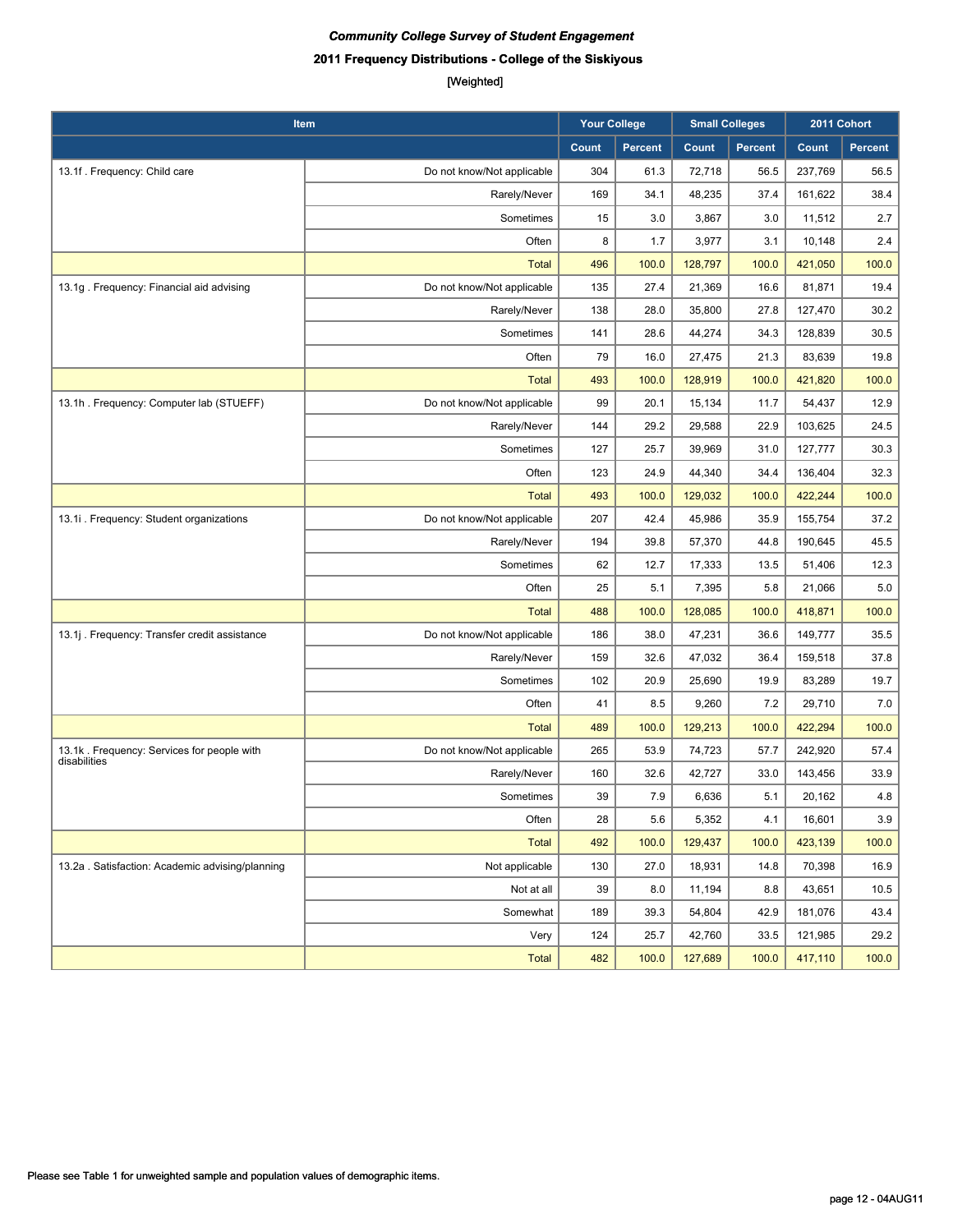| Item                                                  |                | <b>Your College</b> |                | <b>Small Colleges</b> |                | 2011 Cohort  |         |
|-------------------------------------------------------|----------------|---------------------|----------------|-----------------------|----------------|--------------|---------|
|                                                       |                | Count               | <b>Percent</b> | Count                 | <b>Percent</b> | <b>Count</b> | Percent |
| 13.2b. Satisfaction: Career counseling                | Not applicable | 200                 | 41.6           | 51,292                | 40.6           | 170,976      | 41.4    |
|                                                       | Not at all     | 56                  | 11.5           | 16,560                | 13.1           | 55,705       | 13.5    |
|                                                       | Somewhat       | 142                 | 29.6           | 36,580                | 29.0           | 118,415      | 28.7    |
|                                                       | Very           | 83                  | 17.3           | 21,910                | 17.3           | 67,494       | 16.4    |
|                                                       | <b>Total</b>   | 482                 | 100.0          | 126,343               | 100.0          | 412,590      | 100.0   |
| 13.2c. Satisfaction: Job placement assistance         | Not applicable | 302                 | 63.6           | 76,136                | 61.0           | 257,322      | 63.2    |
|                                                       | Not at all     | 63                  | 13.3           | 17,414                | 13.9           | 56,992       | 14.0    |
|                                                       | Somewhat       | 78                  | 16.5           | 21,259                | 17.0           | 64,466       | 15.8    |
|                                                       | Very           | 32                  | 6.7            | 10,078                | 8.1            | 28,500       | 7.0     |
|                                                       | <b>Total</b>   | 475                 | 100.0          | 124,888               | 100.0          | 407,279      | 100.0   |
| 13.2d. Satisfaction: Peer or other tutoring           | Not applicable | 262                 | 55.5           | 59,800                | 47.9           | 197,272      | 48.4    |
|                                                       | Not at all     | 33                  | 7.1            | 11,832                | 9.5            | 38,048       | 9.3     |
|                                                       | Somewhat       | 88                  | 18.7           | 29,198                | 23.4           | 96,794       | 23.8    |
|                                                       | Very           | 88                  | 18.7           | 23,987                | 19.2           | 75,246       | 18.5    |
|                                                       | <b>Total</b>   | 472                 | 100.0          | 124,817               | 100.0          | 407,361      | 100.0   |
| 13.2e. Satisfaction: Skill labs (writing, math, etc.) | Not applicable | 173                 | 36.3           | 49,324                | 39.6           | 166,648      | 41.0    |
|                                                       | Not at all     | 24                  | 5.1            | 8,933                 | 7.2            | 29,653       | 7.3     |
|                                                       | Somewhat       | 113                 | 23.7           | 36,001                | 28.9           | 114,689      | 28.2    |
|                                                       | Very           | 166                 | 34.9           | 30,211                | 24.3           | 95,076       | 23.4    |
|                                                       | <b>Total</b>   | 477                 | 100.0          | 124,469               | 100.0          | 406,066      | 100.0   |
| 13.2f. Satisfaction: Child care                       | Not applicable | 385                 | 80.9           | 95,081                | 76.7           | 316,161      | 78.2    |
|                                                       | Not at all     | 43                  | 9.1            | 12,302                | 9.9            | 38,753       | 9.6     |
|                                                       | Somewhat       | 26                  | 5.4            | 9,661                 | 7.8            | 29,608       | 7.3     |
|                                                       | Very           | 22                  | 4.5            | 6,964                 | 5.6            | 19,532       | 4.8     |
|                                                       | <b>Total</b>   | 475                 | 100.0          | 124,008               | 100.0          | 404,054      | 100.0   |
| 13.2g . Satisfaction: Financial aid advising          | Not applicable | 173                 | 36.7           | 32,032                | 25.6           | 124,690      | 30.6    |
|                                                       | Not at all     | 52                  | 11.0           | 14,796                | 11.8           | 52,667       | 12.9    |
|                                                       | Somewhat       | 143                 | 30.3           | 36,351                | 29.1           | 113,034      | 27.7    |
|                                                       | Very           | 103                 | 21.9           | 41,845                | 33.5           | 116,992      | 28.7    |
|                                                       | <b>Total</b>   | 471                 | 100.0          | 125,024               | 100.0          | 407,383      | 100.0   |
| 13.2h. Satisfaction: Computer lab                     | Not applicable | 151                 | 31.2           | 24,513                | 19.6           | 90,334       | 22.1    |
|                                                       | Not at all     | 32                  | 6.7            | 6,559                 | 5.2            | 21,769       | 5.3     |
|                                                       | Somewhat       | 105                 | 21.8           | 36,192                | 28.9           | 117,390      | 28.8    |
|                                                       | Very           | 194                 | 40.3           | 57,914                | 46.3           | 178,606      | 43.8    |
|                                                       | Total          | 482                 | 100.0          | 125,177               | 100.0          | 408,098      | 100.0   |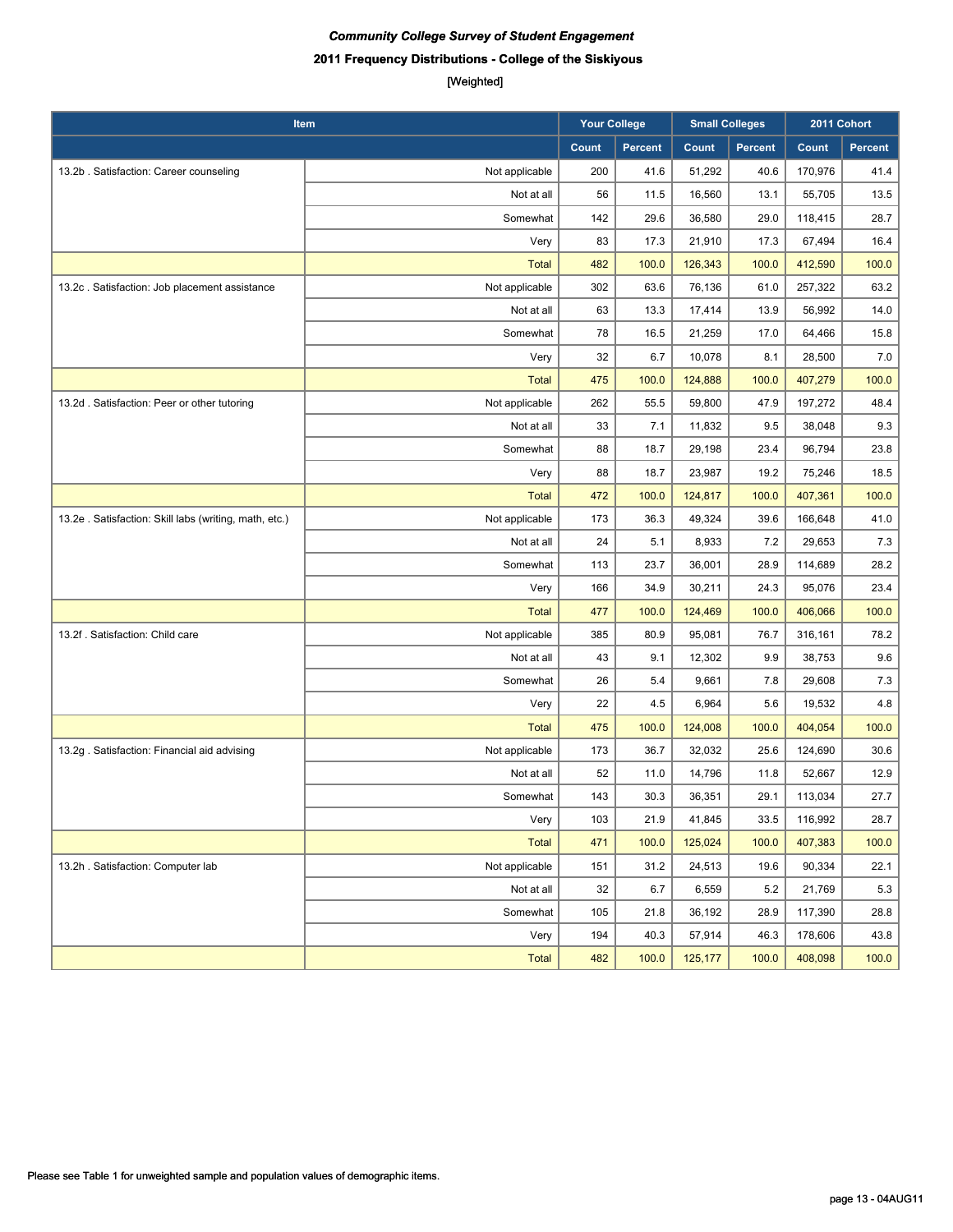| Item                                                          |                | <b>Your College</b> |         | <b>Small Colleges</b> |         | 2011 Cohort |         |
|---------------------------------------------------------------|----------------|---------------------|---------|-----------------------|---------|-------------|---------|
|                                                               |                | Count               | Percent | Count                 | Percent | Count       | Percent |
| 13.2i . Satisfaction: Student organizations                   | Not applicable | 286                 | 60.8    | 70,038                | 56.7    | 239,468     | 59.5    |
|                                                               | Not at all     | 52                  | 11.2    | 12,510                | 10.1    | 41,234      | 10.2    |
|                                                               | Somewhat       | 82                  | 17.5    | 26,895                | 21.8    | 81,605      | 20.3    |
|                                                               | Very           | 49                  | 10.5    | 14,154                | 11.5    | 40,301      | 10.0    |
|                                                               | <b>Total</b>   | 470                 | 100.0   | 123,597               | 100.0   | 402,608     | 100.0   |
| 13.2j . Satisfaction: Transfer credit assistance              | Not applicable | 245                 | 51.6    | 63,771                | 51.1    | 209,590     | 51.5    |
|                                                               | Not at all     | 53                  | 11.1    | 13,616                | 10.9    | 46,158      | 11.3    |
|                                                               | Somewhat       | 101                 | 21.2    | 27,930                | 22.4    | 91,219      | 22.4    |
|                                                               | Very           | 77                  | 16.1    | 19,480                | 15.6    | 59,925      | 14.7    |
|                                                               | <b>Total</b>   | 475                 | 100.0   | 124,797               | 100.0   | 406,893     | 100.0   |
| 13.2k. Satisfaction: Services for people with<br>disabilities | Not applicable | 326                 | 69.2    | 91,060                | 73.1    | 301,950     | 74.4    |
|                                                               | Not at all     | 37                  | 7.8     | 9,352                 | 7.5     | 30,703      | 7.6     |
|                                                               | Somewhat       | 54                  | 11.5    | 12,930                | 10.4    | 39,263      | 9.7     |
|                                                               | Very           | 54                  | 11.5    | 11,169                | 9.0     | 34,035      | 8.4     |
|                                                               | <b>Total</b>   | 471                 | 100.0   | 124,510               | 100.0   | 405,952     | 100.0   |
| 13.3a . Importance: Academic advising/planning                | Not at all     | 88                  | 18.6    | 10,928                | 8.6     | 37,659      | 9.1     |
|                                                               | Somewhat       | 126                 | 26.6    | 33,484                | 26.4    | 109,181     | 26.4    |
|                                                               | Very           | 261                 | 54.9    | 82,335                | 65.0    | 267,331     | 64.5    |
|                                                               | <b>Total</b>   | 475                 | 100.0   | 126,747               | 100.0   | 414,171     | 100.0   |
| 13.3b. Importance: Career counseling                          | Not at all     | 141                 | 29.4    | 25,467                | 20.4    | 81,091      | 19.9    |
|                                                               | Somewhat       | 107                 | 22.3    | 37,390                | 29.9    | 116,856     | 28.6    |
|                                                               | Very           | 232                 | 48.3    | 62,197                | 49.7    | 210,504     | 51.5    |
|                                                               | <b>Total</b>   | 480                 | 100.0   | 125,054               | 100.0   | 408,451     | 100.0   |
| 13.3c. Importance: Job placement assistance                   | Not at all     | 189                 | 40.4    | 38,416                | 31.1    | 128,540     | 31.9    |
|                                                               | Somewhat       | 115                 | 24.7    | 33,532                | 27.2    | 111,725     | 27.7    |
|                                                               | Very           | 163                 | 34.9    | 51,426                | 41.7    | 162,424     | 40.3    |
|                                                               | <b>Total</b>   | 468                 | 100.0   | 123,374               | 100.0   | 402,689     | 100.0   |
| 13.3d. Importance: Peer or other tutoring                     | Not at all     | 165                 | 34.9    | 34,273                | 27.8    | 109,975     | 27.3    |
|                                                               | Somewhat       | 122                 | 25.9    | 38,421                | 31.1    | 125,909     | 31.3    |
|                                                               | Very           | 185                 | 39.2    | 50,714                | 41.1    | 166,977     | 41.4    |
|                                                               | <b>Total</b>   | 471                 | 100.0   | 123,408               | 100.0   | 402,861     | 100.0   |
| 13.3e . Importance: Skill labs (writing, math, etc.)          | Not at all     | 127                 | 26.7    | 28,733                | 23.4    | 94,294      | 23.5    |
|                                                               | Somewhat       | 99                  | 20.8    | 38,662                | 31.5    | 124,086     | 30.9    |
|                                                               | Very           | 249                 | 52.5    | 55,523                | 45.2    | 182,846     | 45.6    |
|                                                               | <b>Total</b>   | 475                 | 100.0   | 122,918               | 100.0   | 401,226     | 100.0   |
| 13.3f. Importance: Child care                                 | Not at all     | 263                 | 55.3    | 64,749                | 53.0    | 213,453     | 53.6    |
|                                                               | Somewhat       | 75                  | 15.8    | 21,979                | 18.0    | 72,712      | 18.3    |
|                                                               | Very           | 137                 | 28.9    | 35,338                | 29.0    | 112,191     | 28.2    |
|                                                               | Total          | 475                 | 100.0   | 122,066               | 100.0   | 398,356     | 100.0   |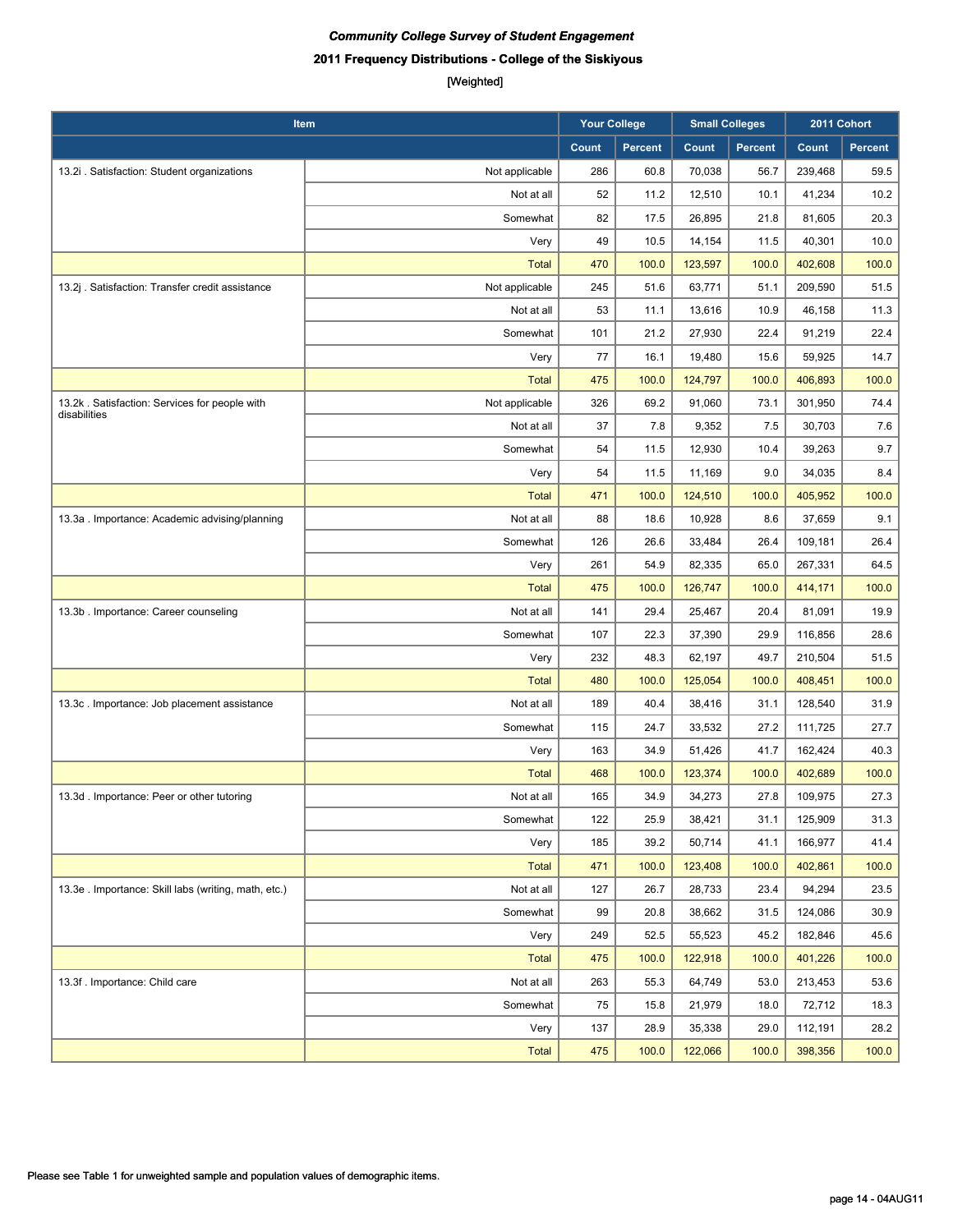| Item                                                        |                 | <b>Your College</b> |         | <b>Small Colleges</b> |                | 2011 Cohort  |         |
|-------------------------------------------------------------|-----------------|---------------------|---------|-----------------------|----------------|--------------|---------|
|                                                             |                 | Count               | Percent | Count                 | <b>Percent</b> | <b>Count</b> | Percent |
| 13.3g . Importance: Financial aid advising                  | Not at all      | 129                 | 27.4    | 19,856                | 16.0           | 73,305       | 18.2    |
|                                                             | Somewhat        | 73                  | 15.6    | 21,068                | 17.0           | 69,151       | 17.1    |
|                                                             | Very            | 269                 | 57.0    | 82,892                | 66.9           | 260,982      | 64.7    |
|                                                             | <b>Total</b>    | 471                 | 100.0   | 123,816               | 100.0          | 403,438      | 100.0   |
| 13.3h. Importance: Computer lab                             | Not at all      | 125                 | 26.1    | 16,823                | 13.6           | 59,493       | 14.7    |
|                                                             | Somewhat        | 94                  | 19.8    | 31,406                | 25.3           | 102,964      | 25.4    |
|                                                             | Very            | 259                 | 54.1    | 75,875                | 61.1           | 242,138      | 59.8    |
|                                                             | <b>Total</b>    | 478                 | 100.0   | 124,104               | 100.0          | 404,595      | 100.0   |
| 13.3i . Importance: Student organizations                   | Not at all      | 216                 | 45.9    | 47,155                | 38.7           | 156,131      | 39.3    |
|                                                             | Somewhat        | 134                 | 28.6    | 43,880                | 36.0           | 141,539      | 35.6    |
|                                                             | Very            | 119                 | 25.4    | 30,933                | 25.4           | 99,891       | 25.1    |
|                                                             | <b>Total</b>    | 470                 | 100.0   | 121,968               | 100.0          | 397,561      | 100.0   |
| 13.3j . Importance: Transfer credit assistance              | Not at all      | 161                 | 34.3    | 34,595                | 28.1           | 107,991      | 26.8    |
|                                                             | Somewhat        | 84                  | 17.8    | 27,720                | 22.5           | 88,817       | 22.1    |
|                                                             | Very            | 225                 | 47.9    | 60,982                | 49.5           | 205,454      | 51.1    |
|                                                             | <b>Total</b>    | 470                 | 100.0   | 123,297               | 100.0          | 402,263      | 100.0   |
| 13.3k. Importance: Services for people with<br>disabilities | Not at all      | 200                 | 42.6    | 48,543                | 39.5           | 160,163      | 40.0    |
|                                                             | Somewhat        | 62                  | 13.1    | 18,956                | 15.4           | 62,003       | 15.5    |
|                                                             | Very            | 208                 | 44.3    | 55,330                | 45.0           | 178,536      | 44.6    |
|                                                             | <b>Total</b>    | 470                 | 100.0   | 122,829               | 100.0          | 400,702      | 100.0   |
| 14a. Working full-time                                      | Not likely      | 156                 | 31.1    | 53,586                | 40.4           | 171,907      | 39.6    |
|                                                             | Somewhat likely | 114                 | 22.7    | 29,858                | 22.5           | 95,774       | 22.1    |
|                                                             | Likely          | 111                 | 22.2    | 23,149                | 17.5           | 77,913       | 18.0    |
|                                                             | Very likely     | 120                 | 24.0    | 25,956                | 19.6           | 88,048       | 20.3    |
|                                                             | <b>Total</b>    | 500                 | 100.0   | 132,549               | 100.0          | 433,642      | 100.0   |
| 14b. Caring for dependents                                  | Not likely      | 238                 | 47.6    | 63,758                | 48.2           | 211,343      | 48.9    |
|                                                             | Somewhat likely | 101                 | 20.1    | 31,092                | 23.5           | 98,589       | 22.8    |
|                                                             | Likely          | 89                  | 17.9    | 21,041                | 15.9           | 68,879       | 15.9    |
|                                                             | Very likely     | 72                  | 14.5    | 16,406                | 12.4           | 53,690       | 12.4    |
|                                                             | <b>Total</b>    | 501                 | 100.0   | 132,297               | 100.0          | 432,502      | 100.0   |
| 14c. Academically unprepared                                | Not likely      | 327                 | 65.0    | 78,912                | 59.9           | 251,106      | 58.3    |
|                                                             | Somewhat likely | 92                  | 18.3    | 29,359                | 22.3           | 98,682       | 22.9    |
|                                                             | Likely          | 44                  | 8.8     | 15,152                | 11.5           | 51,287       | 11.9    |
|                                                             | Very likely     | 40                  | 7.9     | 8,408                 | 6.4            | 29,737       | 6.9     |
|                                                             | <b>Total</b>    | 503                 | 100.0   | 131,832               | 100.0          | 430,813      | 100.0   |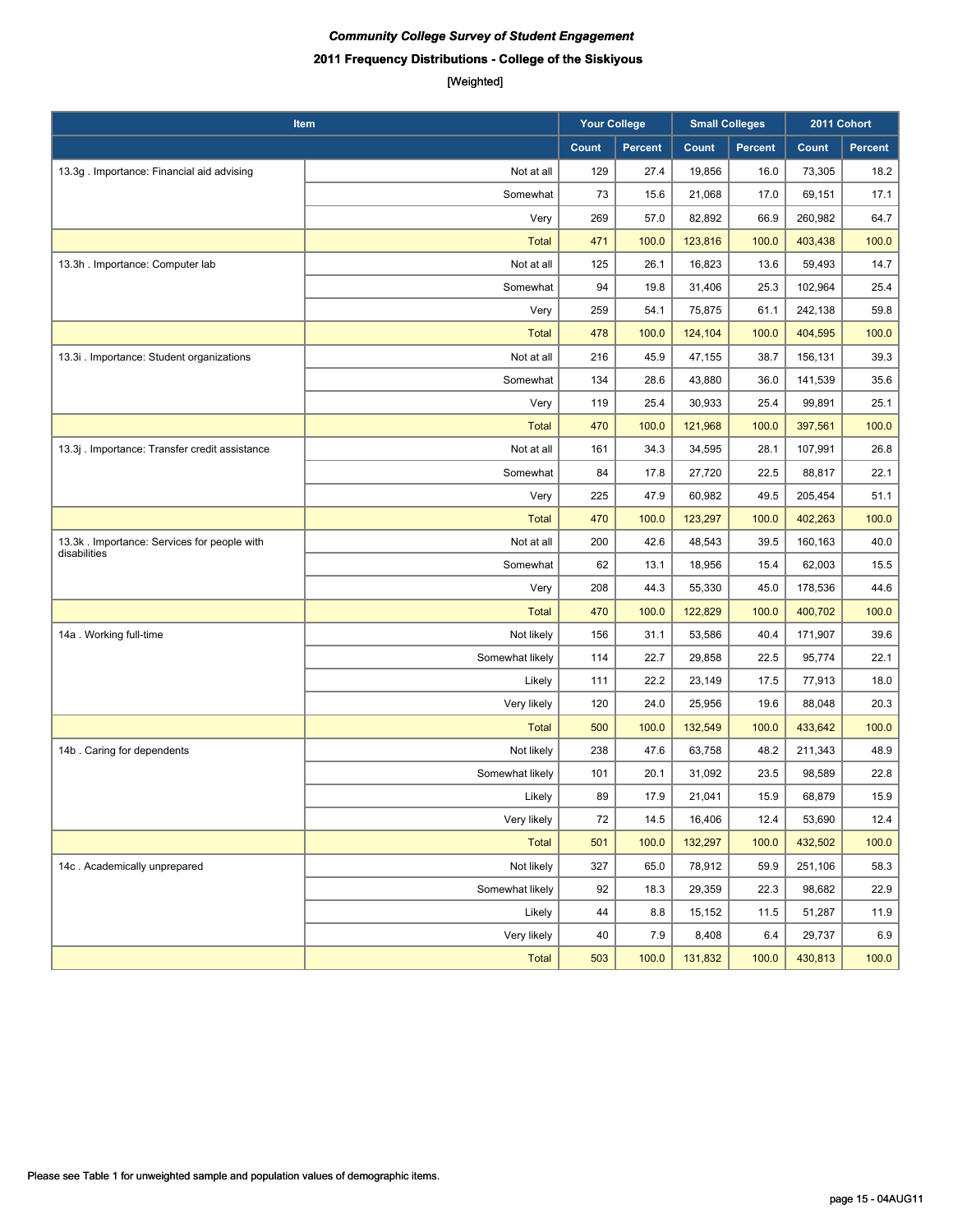| Item                                                                           |                 | <b>Your College</b> |                | <b>Small Colleges</b> |                | 2011 Cohort |                |
|--------------------------------------------------------------------------------|-----------------|---------------------|----------------|-----------------------|----------------|-------------|----------------|
|                                                                                |                 | Count               | <b>Percent</b> | Count                 | <b>Percent</b> | Count       | <b>Percent</b> |
| 14d. Lack of finances                                                          | Not likely      | 143                 | 28.5           | 37,178                | 28.1           | 123,227     | 28.5           |
|                                                                                | Somewhat likely | 100                 | 20.1           | 30,307                | 22.9           | 97,828      | 22.6           |
|                                                                                | Likely          | 116                 | 23.2           | 25,404                | 19.2           | 83,273      | 19.3           |
|                                                                                | Very likely     | 141                 | 28.2           | 39,286                | 29.7           | 127,905     | 29.6           |
|                                                                                | <b>Total</b>    | 501                 | 100.0          | 132,175               | 100.0          | 432,233     | 100.0          |
| 14e. Transfer to a 4-year college                                              | Not likely      | 207                 | 41.0           | 51,647                | 39.1           | 145,682     | 33.7           |
|                                                                                | Somewhat likely | 62                  | 12.2           | 25,250                | 19.1           | 78,871      | 18.2           |
|                                                                                | Likely          | 102                 | 20.3           | 22,469                | 17.0           | 78,955      | 18.3           |
|                                                                                | Very likely     | 133                 | 26.5           | 32,883                | 24.9           | 128,997     | 29.8           |
|                                                                                | <b>Total</b>    | 504                 | 100.0          | 132,248               | 100.0          | 432,506     | 100.0          |
| 15. How supportive are your friends of your<br>attending this college?         | Not very        | 25                  | 5.0            | 4,623                 | 3.5            | 17,116      | 3.9            |
|                                                                                | Somewhat        | 104                 | 20.4           | 21,830                | 16.4           | 77,240      | 17.8           |
|                                                                                | Quite a bit     | 123                 | 24.1           | 36,802                | 27.7           | 120,491     | 27.7           |
|                                                                                | Extremely       | 257                 | 50.5           | 69,542                | 52.4           | 219,540     | 50.5           |
|                                                                                | <b>Total</b>    | 508                 | 100.0          | 132,797               | 100.0          | 434,386     | 100.0          |
| 16. How supportive is your immediate family of your<br>attending this college? | Not very        | 20                  | 4.0            | 3,470                 | 2.6            | 12,641      | 2.9            |
|                                                                                | Somewhat        | 71                  | 14.2           | 12,933                | 9.8            | 45,445      | 10.5           |
|                                                                                | Quite a bit     | 103                 | 20.4           | 25,473                | 19.2           | 85,268      | 19.7           |
|                                                                                | Extremely       | 310                 | 61.5           | 90,617                | 68.4           | 289,939     | 66.9           |
|                                                                                | <b>Total</b>    | 505                 | 100.0          | 132,493               | 100.0          | 433,293     | 100.0          |
| 17a . To complete a certificate program                                        | Not a goal      | 280                 | 56.2           | 61,404                | 47.1           | 207,746     | 48.8           |
|                                                                                | Secondary goal  | 107                 | 21.5           | 25,913                | 19.9           | 87,040      | 20.4           |
|                                                                                | Primary goal    | 111                 | 22.3           | 43,030                | 33.0           | 130,866     | 30.7           |
|                                                                                | <b>Total</b>    | 498                 | 100.0          | 130,347               | 100.0          | 425,651     | 100.0          |
| 17b. To obtain an Associate's degree                                           | Not a goal      | 146                 | 29.2           | 21,897                | 16.7           | 76,248      | 17.8           |
|                                                                                | Secondary goal  | 126                 | 25.2           | 24,769                | 18.9           | 88,760      | 20.7           |
|                                                                                | Primary goal    | 227                 | 45.5           | 84,620                | 64.5           | 263,977     | 61.5           |
|                                                                                | <b>Total</b>    | 499                 | 100.0          | 131,286               | 100.0          | 428,986     | 100.0          |
| 17c. To transfer to a 4-year college or university                             | Not a goal      | 193                 | 38.7           | 43,755                | 33.5           | 112,724     | 26.3           |
|                                                                                | Secondary goal  | 98                  | 19.5           | 32,419                | 24.8           | 97,817      | 22.8           |
|                                                                                | Primary goal    | 209                 | 41.8           | 54,531                | 41.7           | 217,791     | 50.8           |
|                                                                                | <b>Total</b>    | 500                 | 100.0          | 130,705               | 100.0          | 428,333     | 100.0          |
| 17d. To obtain or update job-related skills                                    | Not a goal      | 152                 | 30.5           | 34,235                | 26.3           | 121,931     | 28.7           |
|                                                                                | Secondary goal  | 135                 | 26.9           | 35,005                | 26.9           | 116,310     | 27.4           |
|                                                                                | Primary goal    | 213                 | 42.6           | 60,826                | 46.8           | 186,656     | 43.9           |
|                                                                                | <b>Total</b>    | 500                 | 100.0          | 130,066               | 100.0          | 424,898     | 100.0          |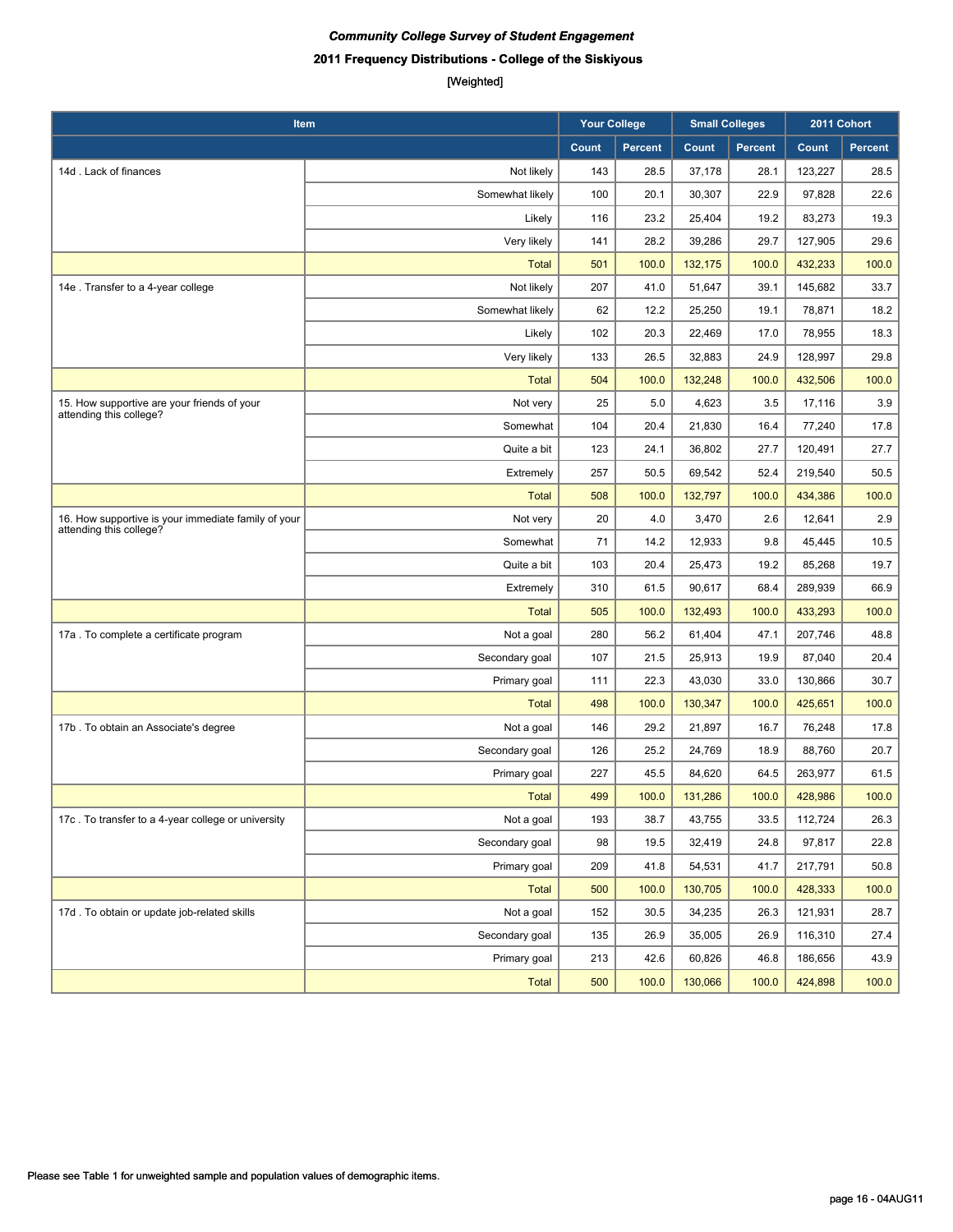| Item                                                 |                | <b>Your College</b> |                | <b>Small Colleges</b> |                |         | 2011 Cohort |
|------------------------------------------------------|----------------|---------------------|----------------|-----------------------|----------------|---------|-------------|
|                                                      |                | Count               | <b>Percent</b> | Count                 | <b>Percent</b> | Count   | Percent     |
| 17e . To take one or more courses for                | Not a goal     | 100                 | 20.1           | 32,145                | 24.6           | 108,735 | 25.5        |
| self-improvement                                     | Secondary goal | 156                 | 31.2           | 45,266                | 34.7           | 148,545 | 34.8        |
|                                                      | Primary goal   | 243                 | 48.7           | 53,068                | 40.7           | 169,342 | 39.7        |
|                                                      | <b>Total</b>   | 499                 | 100.0          | 130,479               | 100.0          | 426,622 | 100.0       |
| 17f. To change careers                               | Not a goal     | 275                 | 55.0           | 66,870                | 51.2           | 227,524 | 53.3        |
|                                                      | Secondary goal | 94                  | 18.8           | 20,756                | 15.9           | 69,241  | 16.2        |
|                                                      | Primary goal   | 131                 | 26.2           | 42,894                | 32.9           | 129,810 | 30.4        |
|                                                      | <b>Total</b>   | 500                 | 100.0          | 130,520               | 100.0          | 426,575 | 100.0       |
| 18a. My own income/savings                           | Not a source   | 145                 | 28.8           | 51,491                | 39.3           | 154,958 | 36.2        |
|                                                      | Minor source   | 150                 | 29.8           | 40,565                | 31.0           | 128,027 | 29.9        |
|                                                      | Major source   | 208                 | 41.4           | 38,862                | 29.7           | 145,503 | 34.0        |
|                                                      | <b>Total</b>   | 502                 | 100.0          | 130,918               | 100.0          | 428,488 | 100.0       |
| 18b. Parent or spouse/significant other's            | Not a source   | 320                 | 64.0           | 78,922                | 60.5           | 240,083 | 56.3        |
| income/savings                                       | Minor source   | 65                  | 12.9           | 22,868                | 17.5           | 75,371  | 17.7        |
|                                                      | Major source   | 115                 | 23.1           | 28,619                | 21.9           | 111,241 | 26.1        |
|                                                      | <b>Total</b>   | 500                 | 100.0          | 130,409               | 100.0          | 426,694 | 100.0       |
| 18c. Employer contributions                          | Not a source   | 444                 | 88.9           | 112,504               | 86.9           | 368,132 | 86.9        |
|                                                      | Minor source   | 38                  | 7.6            | 9,114                 | 7.0            | 29,829  | 7.0         |
|                                                      | Major source   | 17                  | 3.5            | 7,897                 | 6.1            | 25,500  | 6.0         |
|                                                      | <b>Total</b>   | 499                 | 100.0          | 129,515               | 100.0          | 423,461 | 100.0       |
| 18d. Grants & scholarships                           | Not a source   | 213                 | 43.5           | 50,466                | 38.6           | 200,130 | 46.8        |
|                                                      | Minor source   | 64                  | 13.1           | 17,164                | 13.1           | 50,874  | 11.9        |
|                                                      | Major source   | 213                 | 43.4           | 63,258                | 48.3           | 176,544 | 41.3        |
|                                                      | <b>Total</b>   | 490                 | 100.0          | 130,888               | 100.0          | 427,548 | 100.0       |
| 18e. Student loans (bank, etc.)                      | Not a source   | 366                 | 73.9           | 76,657                | 58.7           | 281,568 | 66.0        |
|                                                      | Minor source   | 40                  | 8.0            | 12,929                | 9.9            | 38,150  | 8.9         |
|                                                      | Major source   | 90                  | 18.1           | 40,958                | 31.4           | 106,649 | 25.0        |
|                                                      | <b>Total</b>   | 495                 | 100.0          | 130,544               | 100.0          | 426,367 | 100.0       |
| 18f. Public assistance                               | Not a source   | 393                 | 80.2           | 110,219               | 84.7           | 365,671 | 86.0        |
|                                                      | Minor source   | 43                  | 8.8            | 8,279                 | 6.4            | 24,448  | 5.8         |
|                                                      | Major source   | 54                  | 11.0           | 11,576                | 8.9            | 35,044  | 8.2         |
|                                                      | <b>Total</b>   | 490                 | 100.0          | 130,075               | 100.0          | 425,163 | 100.0       |
| 19. Proprietary (private) school or training program | No response    | 434                 | 84.2           | 125,692               | 93.0           | 410,338 | 92.6        |
|                                                      | Response       | 82                  | 15.8           | 9,389                 | 7.0            | 32,964  | 7.4         |
|                                                      | <b>Total</b>   | 516                 | 100.0          | 135,081               | 100.0          | 443,302 | 100.0       |
| 19. Public vocational-technical school               | No response    | 473                 | 91.8           | 121,531               | 90.0           | 401,790 | 90.6        |
|                                                      | Response       | 43                  | 8.2            | 13,550                | 10.0           | 41,512  | 9.4         |
|                                                      | Total          | 516                 | 100.0          | 135,081               | 100.0          | 443,302 | 100.0       |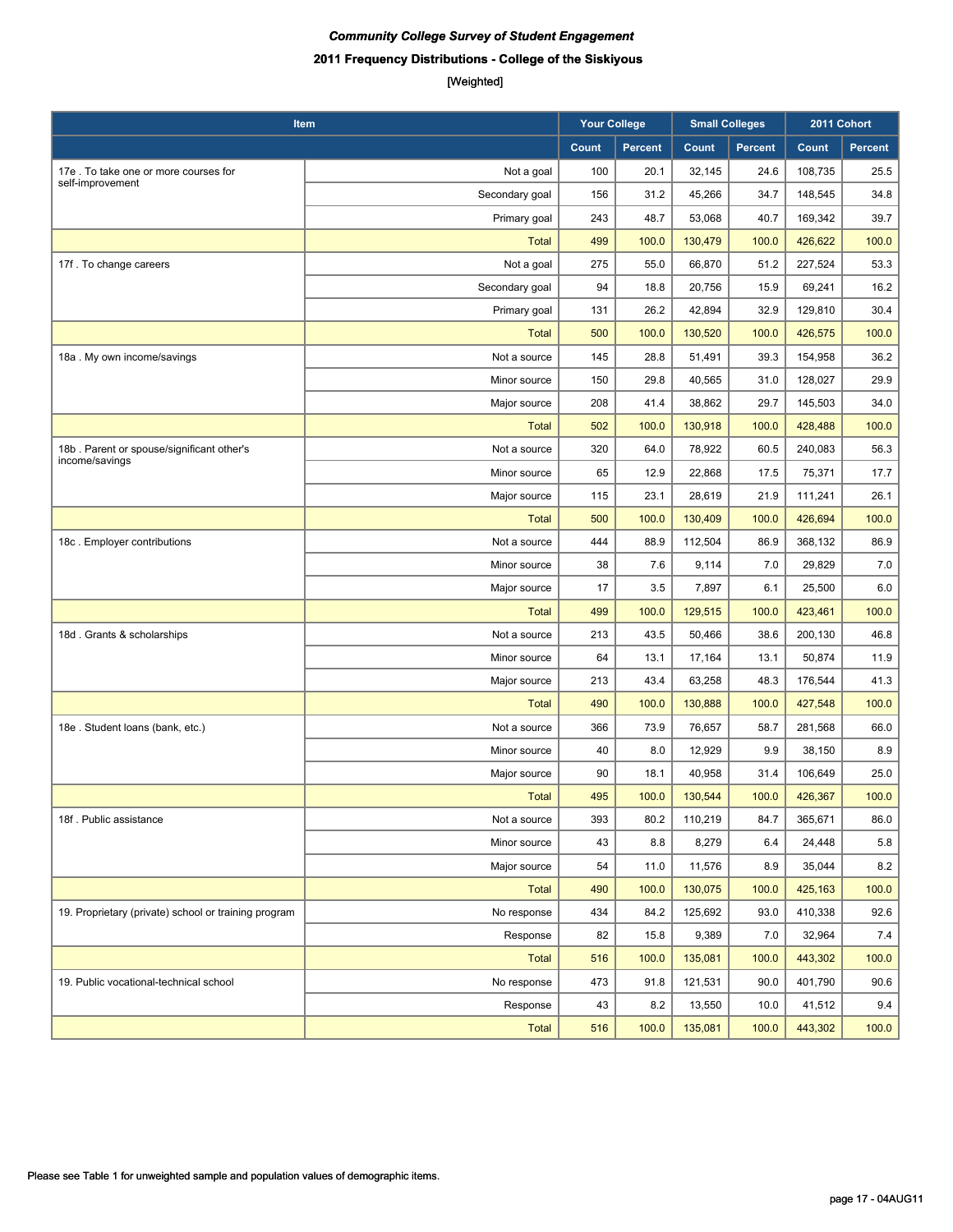| Item                                                                                         |                                                                     | <b>Your College</b> |                | <b>Small Colleges</b> |                | 2011 Cohort |         |
|----------------------------------------------------------------------------------------------|---------------------------------------------------------------------|---------------------|----------------|-----------------------|----------------|-------------|---------|
|                                                                                              |                                                                     | Count               | <b>Percent</b> | Count                 | <b>Percent</b> | Count       | Percent |
| 19. Another community or technical college                                                   | No response                                                         | 354                 | 68.6           | 107,328               | 79.5           | 354,358     | 79.9    |
|                                                                                              | Response                                                            | 162                 | 31.4           | 27,753                | 20.5           | 88,944      | 20.1    |
|                                                                                              | <b>Total</b>                                                        | 516                 | 100.0          | 135,081               | 100.0          | 443,302     | 100.0   |
| 19. 4-year college or university                                                             | No response                                                         | 377                 | 73.0           | 107,450               | 79.5           | 348,224     | 78.6    |
|                                                                                              | Response                                                            | 139                 | 27.0           | 27,631                | 20.5           | 95,078      | 21.4    |
|                                                                                              | <b>Total</b>                                                        | 516                 | 100.0          | 135,081               | 100.0          | 443,302     | 100.0   |
| 19. None                                                                                     | No response                                                         | 284                 | 55.1           | 64,790                | 48.0           | 216,026     | 48.7    |
|                                                                                              | Response                                                            | 232                 | 44.9           | 70,291                | 52.0           | 227,276     | 51.3    |
|                                                                                              | <b>Total</b>                                                        | 516                 | 100.0          | 135,081               | 100.0          | 443,302     | 100.0   |
| 20. When do you plan to take classes at this<br>college again?                               | I will accomplish my goal(s) this term and will not be<br>returning | 63                  | 12.5           | 16,516                | 12.5           | 52,180      | 12.0    |
|                                                                                              | I have no current plans to return                                   | 40                  | 8.0            | 7,620                 | 5.8            | 21,430      | 4.9     |
|                                                                                              | Within the next 12 months                                           | 281                 | 56.1           | 85,573                | 64.6           | 287,861     | 66.5    |
|                                                                                              | Uncertain                                                           | 117                 | 23.3           | 22,687                | 17.1           | 71,666      | 16.5    |
|                                                                                              | <b>Total</b>                                                        | 501                 | 100.0          | 132,396               | 100.0          | 433,138     | 100.0   |
| 21. At this college, in what range is your overall<br>college grade average?                 | Pass/fail classes only                                              | 49                  | 9.6            | 719                   | 0.5            | 2,818       | 0.7     |
|                                                                                              | Do not have a GPA at this school                                    | 12                  | 2.3            | 2,953                 | 2.2            | 10,861      | 2.5     |
|                                                                                              | C- or lower                                                         | 15                  | 3.1            | 3,417                 | 2.6            | 11,380      | 2.6     |
|                                                                                              | C                                                                   | 30                  | 6.0            | 9,891                 | 7.5            | 32,988      | 7.6     |
|                                                                                              | $B - to C +$                                                        | 55                  | 10.9           | 24,485                | 18.6           | 81,768      | 18.9    |
|                                                                                              | B                                                                   | 110                 | 21.8           | 29,933                | 22.7           | 99,593      | 23.1    |
|                                                                                              | $A - to B +$                                                        | 133                 | 26.3           | 38,823                | 29.4           | 123,710     | 28.7    |
|                                                                                              | Α                                                                   | 101                 | 20.0           | 21,762                | 16.5           | 68,545      | 15.9    |
|                                                                                              | <b>Total</b>                                                        | 505                 | 100.0          | 131,984               | 100.0          | 431,662     | 100.0   |
| 22. When do you most frequently take classes at<br>this college?                             | Day classes (morning or afternoon)                                  | 314                 | 63.3           | 99,250                | 75.6           | 311,238     | 72.6    |
|                                                                                              | Evening classes                                                     | 181                 | 36.6           | 31,351                | 23.9           | 114,440     | 26.7    |
|                                                                                              | Weekend classes                                                     | $\mathbf 0$         | 0.1            | 601                   | 0.5            | 2,902       | 0.7     |
|                                                                                              | Total                                                               | 496                 | 100.0          | 131,202               | 100.0          | 428,580     | 100.0   |
| 23. How many TOTAL credit hours have you<br>earned at this college, not counting the courses | None                                                                | 57                  | 11.2           | 16,136                | 12.2           | 53,202      | 12.3    |
| you are currently taking this term?                                                          | 1-14 credits                                                        | 146                 | 28.8           | 42,089                | 31.9           | 140,999     | 32.7    |
|                                                                                              | 15-29 credits                                                       | 113                 | 22.3           | 29,780                | 22.6           | 93,949      | 21.8    |
|                                                                                              | 30-44 credits                                                       | 63                  | 12.3           | 17,597                | 13.3           | 58,827      | 13.7    |
|                                                                                              | 45-60 credits                                                       | 53                  | 10.4           | 13,824                | 10.5           | 45,264      | 10.5    |
|                                                                                              | Over 60 credits                                                     | 76                  | 15.0           | 12,508                | 9.5            | 38,716      | 9.0     |
|                                                                                              | <b>Total</b>                                                        | 507                 | 100.0          | 131,934               | 100.0          | 430,957     | 100.0   |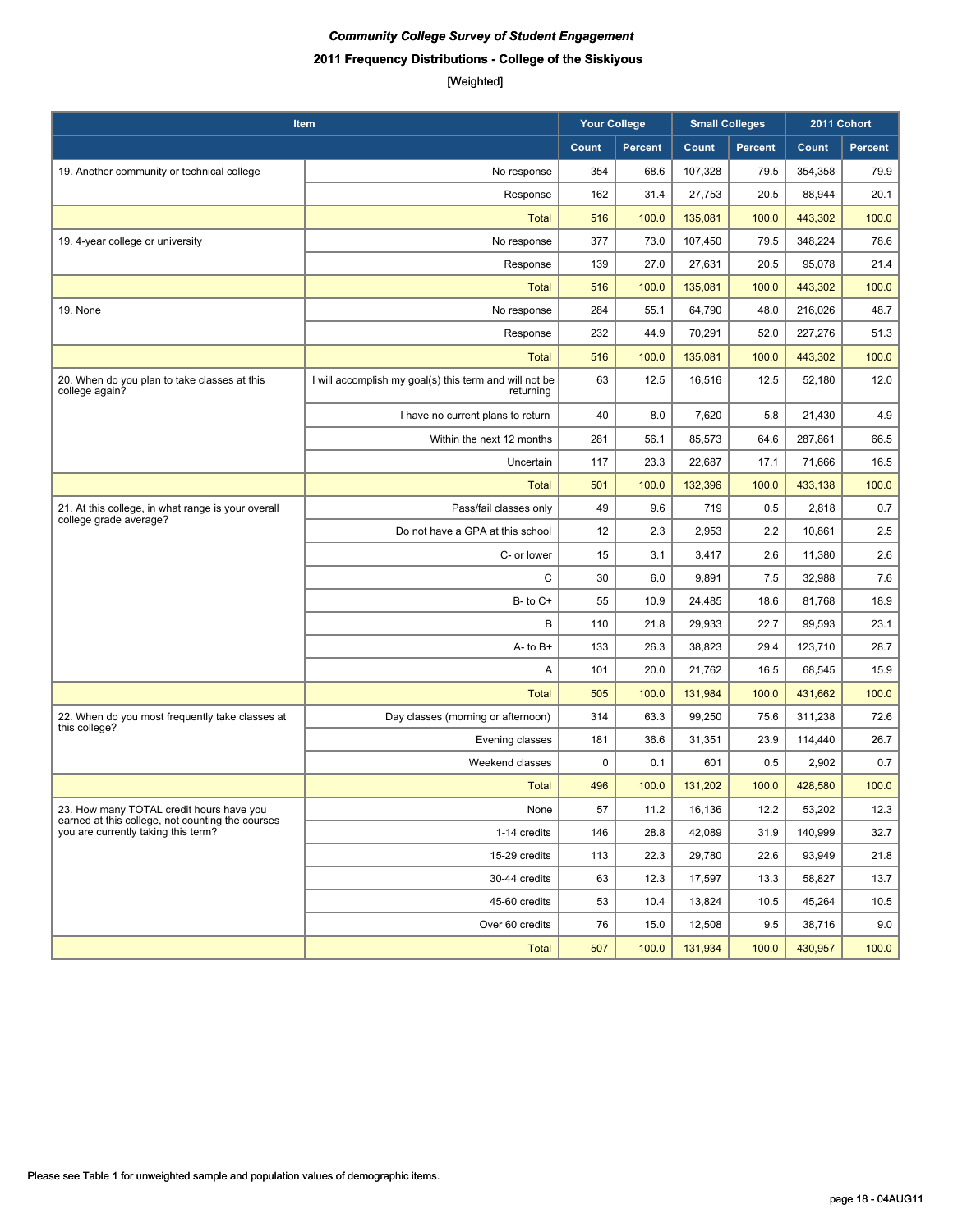| Item                                                                              |                   | <b>Your College</b> |                | <b>Small Colleges</b> |                | 2011 Cohort |                |
|-----------------------------------------------------------------------------------|-------------------|---------------------|----------------|-----------------------|----------------|-------------|----------------|
|                                                                                   |                   | Count               | <b>Percent</b> | Count                 | <b>Percent</b> | Count       | <b>Percent</b> |
| 24. None                                                                          | No response       | 66                  | 12.8           | 15,800                | 11.7           | 53,869      | 12.2           |
|                                                                                   | Response          | 450                 | 87.2           | 119,281               | 88.3           | 389,433     | 87.8           |
|                                                                                   | <b>Total</b>      | 516                 | 100.0          | 135,081               | 100.0          | 443,302     | 100.0          |
| 24. High school                                                                   | No response       | 514                 | 99.6           | 131,655               | 97.5           | 433,770     | 97.8           |
|                                                                                   | Response          | 2                   | 0.4            | 3,426                 | 2.5            | 9,532       | 2.2            |
|                                                                                   | <b>Total</b>      | 516                 | 100.0          | 135,081               | 100.0          | 443,302     | 100.0          |
| 24. Vocational/technical school                                                   | No response       | 506                 | 98.1           | 133,437               | 98.8           | 438,995     | 99.0           |
|                                                                                   | Response          | 10                  | 1.9            | 1,644                 | $1.2$          | 4,307       | 1.0            |
|                                                                                   | <b>Total</b>      | 516                 | 100.0          | 135,081               | 100.0          | 443,302     | 100.0          |
| 24. Another community or technical college                                        | No response       | 505                 | 97.8           | 132,341               | 98.0           | 433,552     | 97.8           |
|                                                                                   | Response          | 11                  | 2.2            | 2,740                 | 2.0            | 9,750       | 2.2            |
|                                                                                   | <b>Total</b>      | 516                 | 100.0          | 135,081               | 100.0          | 443,302     | 100.0          |
| 24. 4-year college/ university                                                    | No response       | 495                 | 96.0           | 131,358               | 97.2           | 429,072     | 96.8           |
|                                                                                   | Response          | 21                  | 4.0            | 3,723                 | 2.8            | 14,230      | 3.2            |
|                                                                                   | <b>Total</b>      | 516                 | 100.0          | 135,081               | 100.0          | 443,302     | 100.0          |
| 24. Other                                                                         | No response       | 498                 | 96.5           | 130,967               | 97.0           | 429,370     | 96.9           |
|                                                                                   | Response          | 18                  | 3.5            | 4,114                 | 3.0            | 13,932      | 3.1            |
|                                                                                   | <b>Total</b>      | 516                 | 100.0          | 135,081               | 100.0          | 443,302     | 100.0          |
| 25. How many classes are you presently taking at<br>OTHER institutions?           | None              | 424                 | 84.8           | 113,035               | 85.0           | 367,898     | 84.7           |
|                                                                                   | 1 class           | 13                  | 2.6            | 4,522                 | 3.4            | 15,039      | 3.5            |
|                                                                                   | 2 classes         | 17                  | 3.4            | 4,859                 | 3.7            | 17,365      | 4.0            |
|                                                                                   | 3 classes         | 19                  | 3.8            | 3,908                 | 2.9            | 14,204      | 3.3            |
|                                                                                   | 4 classes or more | 27                  | 5.4            | 6,609                 | 5.0            | 20,072      | 4.6            |
|                                                                                   | <b>Total</b>      | 499                 | 100.0          | 132,934               | 100.0          | 434,578     | 100.0          |
| 26. Would you recommend this college to a friend                                  | Yes               | 459                 | 91.7           | 123,684               | 93.2           | 407,331     | 93.9           |
| or family member?                                                                 | No                | 41                  | 8.3            | 8,958                 | 6.8            | 26,514      | 6.1            |
|                                                                                   | <b>Total</b>      | 500                 | 100.0          | 132,642               | 100.0          | 433,845     | 100.0          |
| 27. How would you evaluate your entire<br>educational experience at this college? | Poor              | 8                   | 1.6            | 1,994                 | 1.5            | 6,675       | 1.5            |
|                                                                                   | Fair              | 88                  | 17.5           | 17,196                | 12.9           | 58,159      | 13.4           |
|                                                                                   | Good              | 261                 | 51.8           | 70,375                | 52.9           | 236,581     | 54.4           |
|                                                                                   | Excellent         | 147                 | 29.1           | 43,375                | 32.6           | 133,470     | 30.7           |
|                                                                                   | <b>Total</b>      | 504                 | 100.0          | 132,940               | 100.0          | 434,884     | 100.0          |
| 28. Do you have children who live with you?                                       | Yes               | 151                 | 29.9           | 46,792                | 35.2           | 136,048     | 31.3           |
|                                                                                   | No                | 353                 | 70.1           | 85,951                | 64.8           | 298,013     | 68.7           |
|                                                                                   | <b>Total</b>      | 504                 | 100.0          | 132,743               | 100.0          | 434,061     | 100.0          |
| 31. Marital status                                                                | Yes               | 125                 | 24.8           | 32,542                | 24.5           | 96,265      | 22.2           |
|                                                                                   | No                | 377                 | 75.2           | 100,244               | 75.5           | 338,092     | 77.8           |
|                                                                                   | Total             | 502                 | 100.0          | 132,785               | 100.0          | 434,357     | 100.0          |